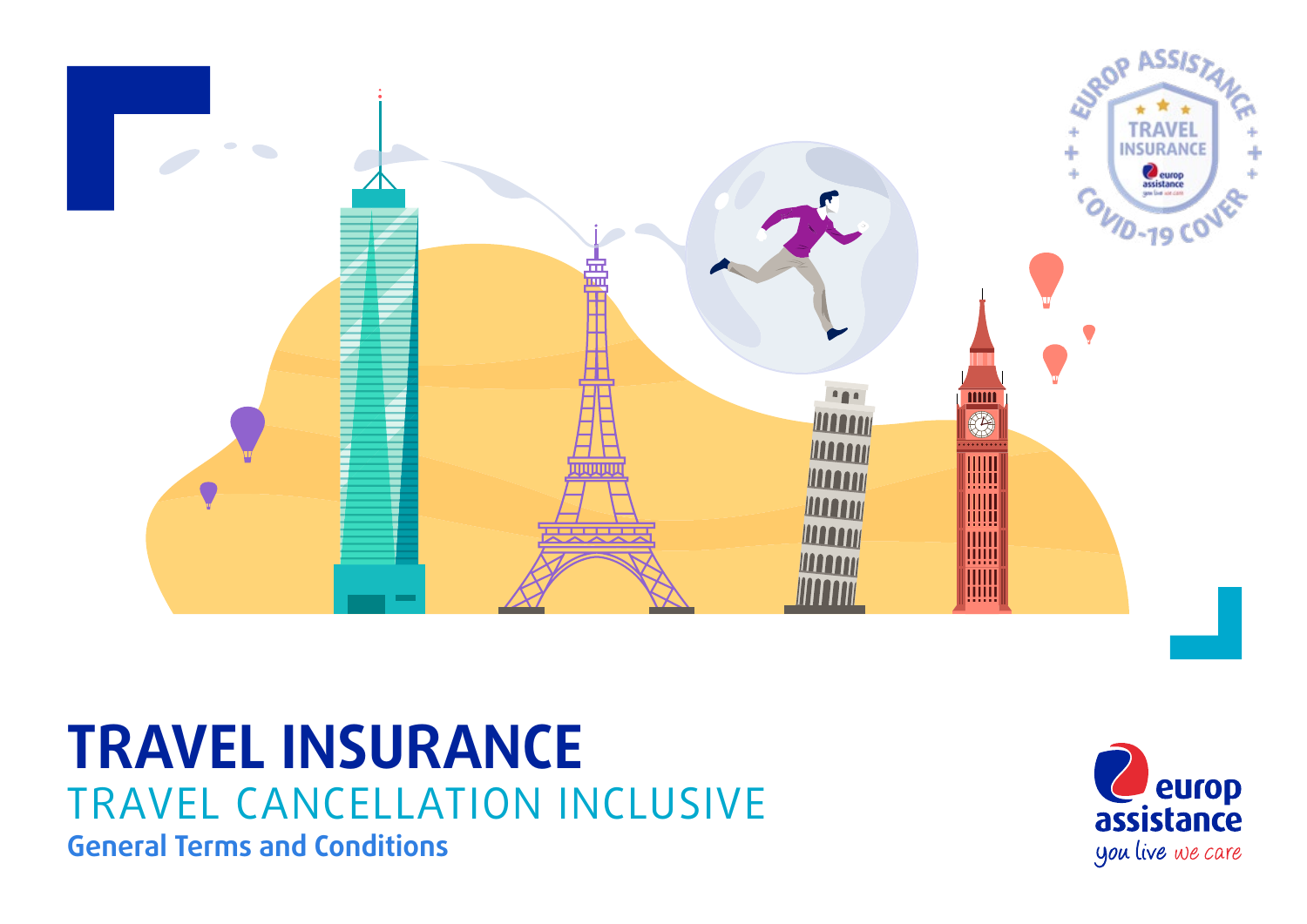### <span id="page-1-0"></span>**One-click information**

In order to directly consult the section in which <u>[You](#page-8-0)</u> are interested, <u>You</u> may go directly to the Contents and click the corresponding section.

Para volver al Índice puede pinchar sobre el texto "Ir a Índice" en la esquina inferior izquierda de cada página

| <b>INTRODUCTION</b><br>Introduction and Guide to understanding Your General Terms<br>and Conditions                                                                                                          | 3  |
|--------------------------------------------------------------------------------------------------------------------------------------------------------------------------------------------------------------|----|
| <b>HOW TO CONTACT US</b><br>Email and website to contact Us                                                                                                                                                  | 5  |
| <b>GENERAL TERMS AND CONDITIONS</b><br>Requirements that must be met by the Policyholder in order<br>to purchase this Policy                                                                                 | 6  |
| <b>PRIOR INFORMATION</b><br>Information that We provide prior to the Policyholder<br>purchasing this Policy                                                                                                  | 8  |
| <b>DEFINITIONS</b><br>Meaning of important words used in this Policy                                                                                                                                         | 9  |
| <b>PROCEDURES IN THE EVENT OF INSURED LOSS</b><br>Information on how to establish contact in the event that You<br>need cancel Travel or wish to present a claim for indemnity or<br>the payment of expenses | 11 |
| <b>TRAVEL INSURANCE</b><br>Cover, exclusions and requesting assistance for each provision:                                                                                                                   | 12 |
| 1. Travel cancellation<br>13<br>2. Travel curtailment<br>17                                                                                                                                                  |    |

| <b>GENERAL EXCLUSIONS</b><br>General exclusions for this Policy                           |    | 19 |
|-------------------------------------------------------------------------------------------|----|----|
| <b>PAYMENT AND CANCELLATION OF THE POLICY</b><br>How to pay, modify or cancel this policy |    | 21 |
| <b>COMPLAINTS</b><br>How and to whom to submit a claim                                    |    | 22 |
| <b>LEGISLATION, JURISDICTION AND GOVERNANCE</b>                                           |    | 23 |
| <b>PROCESSING OF PERSONAL DATA</b><br>How and for what purpose do We use Your data        |    | 24 |
| <b>COVER AND LIMITS</b>                                                                   |    | 26 |
| <b>Travel Cancellation</b>                                                                | 26 |    |



 $\begin{pmatrix} 1 \\ -1 \\ 0 \\ 0 \end{pmatrix}$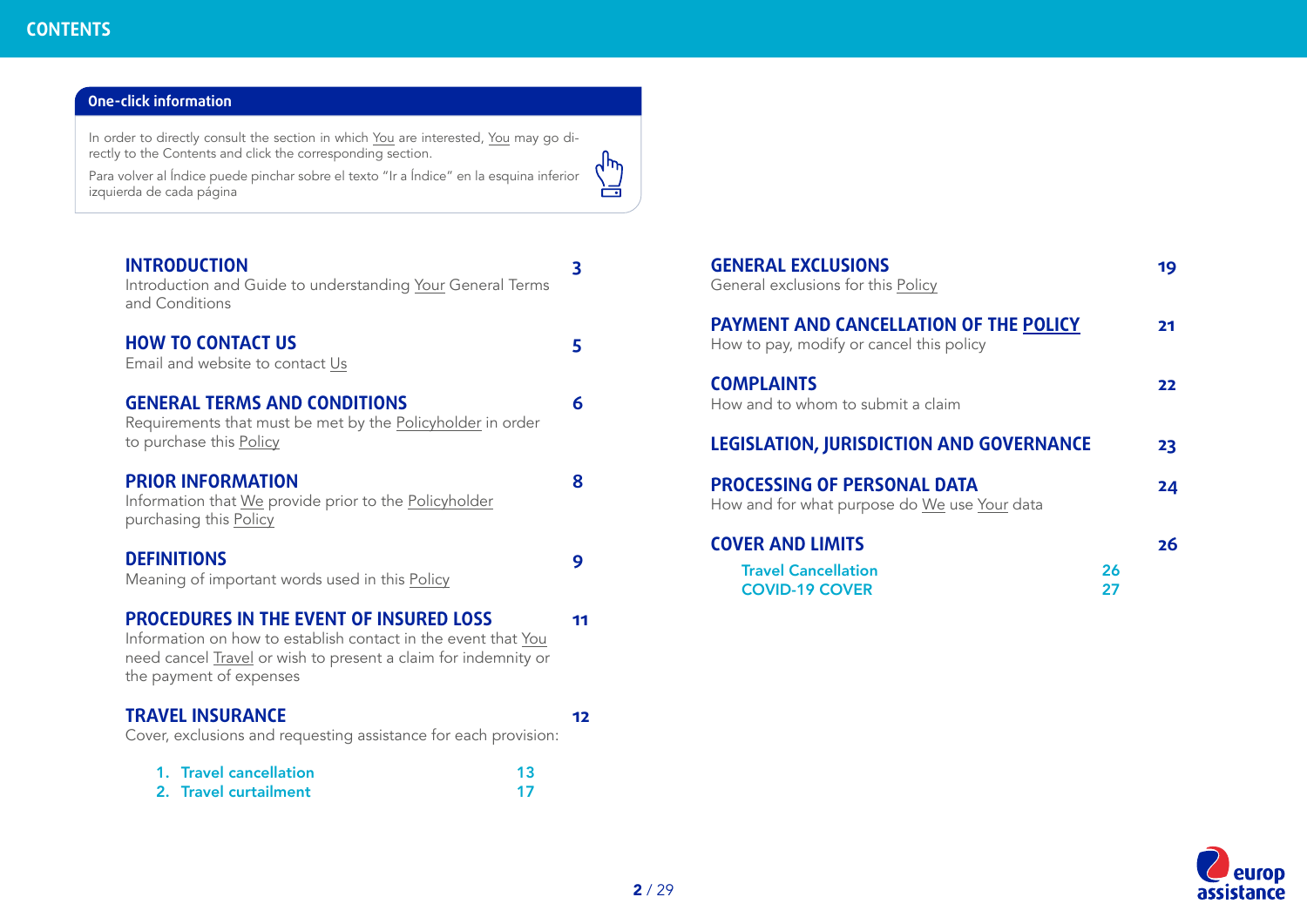# <span id="page-2-0"></span>**INTRODUCTION**

The purpose of this [Policy](#page-9-0) is to establish insurance to cover cancellation costs in the event that [You](#page-8-0) are required to cancel or interrupt [Travel](#page-9-0) due to a chance event.

The aforementioned chance event must occur following a period of 72 hours or greater subsequent to [Your](#page-8-0) adherence to the insurance, unless adherence takes place at the same time as the purchase of [Travel](#page-9-0).

[We](#page-8-0) guarantee the risks included under the policy type purchased, up to the limits indicated therein.

### One-click information



In order to directly consult the section in which [You](#page-8-0) are interested, [You](#page-8-0) may go directly to the Contents and click the corresponding section.

If [You](#page-8-0) click on the underlined words that [You](#page-8-0) find throughout this document, You will be taken directly to the corresponding section.

### Contract types

[We](#page-8-0) offer a range of financial limits in order that the [Policyholder](#page-9-0) is able to purchase the option required.

The insurance and the financial limits purchased are indicated in [Your](#page-8-0) Specific Terms and Conditions or insurance certificate, along with the cover period and territorial scope.

[We](#page-8-0) ask that [You](#page-8-0) carefully read in these [General Terms](#page-5-0) and Conditions together with [Your](#page-8-0) Specific Terms and Conditions.

### How to read the terms and conditions of the [Policy](#page-9-0)

The cover, exclusions and procedures in the event of an [Insured Loss](#page-8-0) are shown as follows:

| What is covered by your policy            | What is not covered by your policy       |
|-------------------------------------------|------------------------------------------|
| On the left-hand side We detail the cover | On the right-hand side, We indicate what |
| for each provision.                       | is excluded from each provision.         |

#### $\left( 3 \right)$ **Procedures in the event of [Insured Loss](#page-8-0)**

Following the cover and exclusions, [We](#page-8-0) indicate how to contact [Us](#page-8-0) in each situation.

### Important points

Throughout the terms and conditions, [We](#page-8-0) will provide [You](#page-8-0) with additional information, clarification and suggestions in the following manner:



### Print

These General Terms and Conditions are designed to be read on-screen. [You](#page-8-0) may wish to print them, however, as the document is very long, [We](#page-8-0) recommend doing this in black and white and only printing the sections that [You](#page-8-0) need.

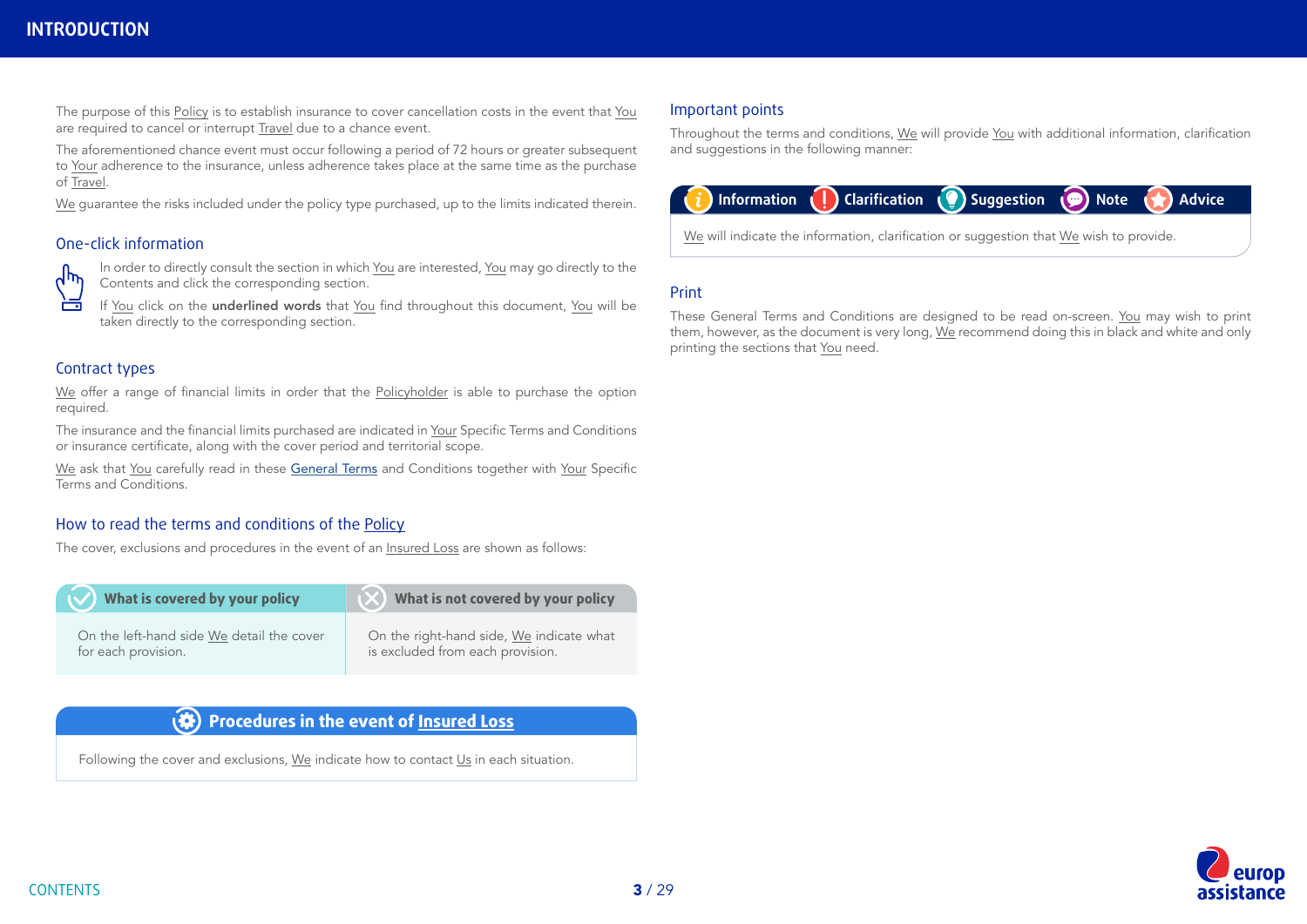### The Policy

#### How to get the most out of this insurance

[We](#page-8-0) want you to get the most out of this insurance. To this end, We ask [You](#page-8-0) to:

- Read the General Terms and Conditions together with the Specific Terms and Conditions and ensure that the insurance covers those events that [You](#page-8-0) consider may occur.
- Ensure that [You](#page-8-0) understand the conditions and exclusions of the [Policy](#page-9-0) because, in the event that these conditions are not met, it could affect any claim or request that [You](#page-8-0) make.

By accessing https://ea.eclaims.europ-assistance.com [You](#page-8-0) will be able to take advantage of the [Travel](#page-9-0) Protection Portal service, where [You](#page-8-0) will find additional services and tools that are highly beneficial for [Your](#page-8-0) peace of mind throughout [Travel.](#page-9-0)

#### Modification of the details in the [Policy](#page-9-0)

The [Policyholder](#page-9-0) is required to notify [Us](#page-8-0) of any modification to the details thereof. This must be performed in writing at the earliest opportunity. [We](#page-8-0) reserve the right to suspend cover where this obligation is not met.

In particular, [You](#page-8-0) must inform [Us](#page-8-0) of changes relating to:

- [Your](#page-8-0) place of residence
- [Travel](#page-9-0) destination
- Departure or return dates

In the event of any doubt, [You](#page-8-0) may contact [Our](#page-8-0) customer service:

#### **CUSTOMER SERVICE**

+34 91 514 37 99

atencion\_cliente@europ-assistance.es



### **Important Clarification**

This insurance does not cover everything. It solely covers situations as described in these General Terms and Conditions.

Some important events that are not covered are:

- Events indicated in the sections of the [General Terms and Conditions](#page-5-0) and [General](#page-18-0)  [Exclusions.](#page-18-0)
- Events indicated in section "What is not covered by [Your](#page-8-0) [Policy](#page-9-0)" for each provision.
- The insurance excess that [We](#page-8-0) indicate in each section.
- Airport surcharges. These consist of taxes that [You](#page-8-0) are required to recover directly from the airline in the event that [Travel](#page-9-0) is not undertaken.
- Management fees for the issue or cancellation of services. These are the amounts charged by travel agencies in exchange for their work.
- Insurance premiums. Payment for the insurance is what enables [You](#page-8-0) to request the reimbursement of the costs of cancelling [Travel.](#page-9-0)
- Any other supplement that is not charged by service providers (airlines, rail companies, for example).

IF WE DO NOT INDICATE THAT SOMETHING IS COVERED, YOU MUST ASSUME THAT IT IS NOT COVERED

### **Important information**

#### Some important conditions applying to [Your](#page-8-0) [Policy](#page-9-0) are as follows:

- The insurance term, the territorial scope covered and the policy type purchased, along with the provisions and exclusions thereof; all items are indicated in [Your](#page-8-0) Specific Terms and Conditions.
- [Your](#page-8-0) [Policy](#page-9-0) is intended solely for persons resident in Spain.
- Solely those events that occur within the effective term of the insurance shall be covered.

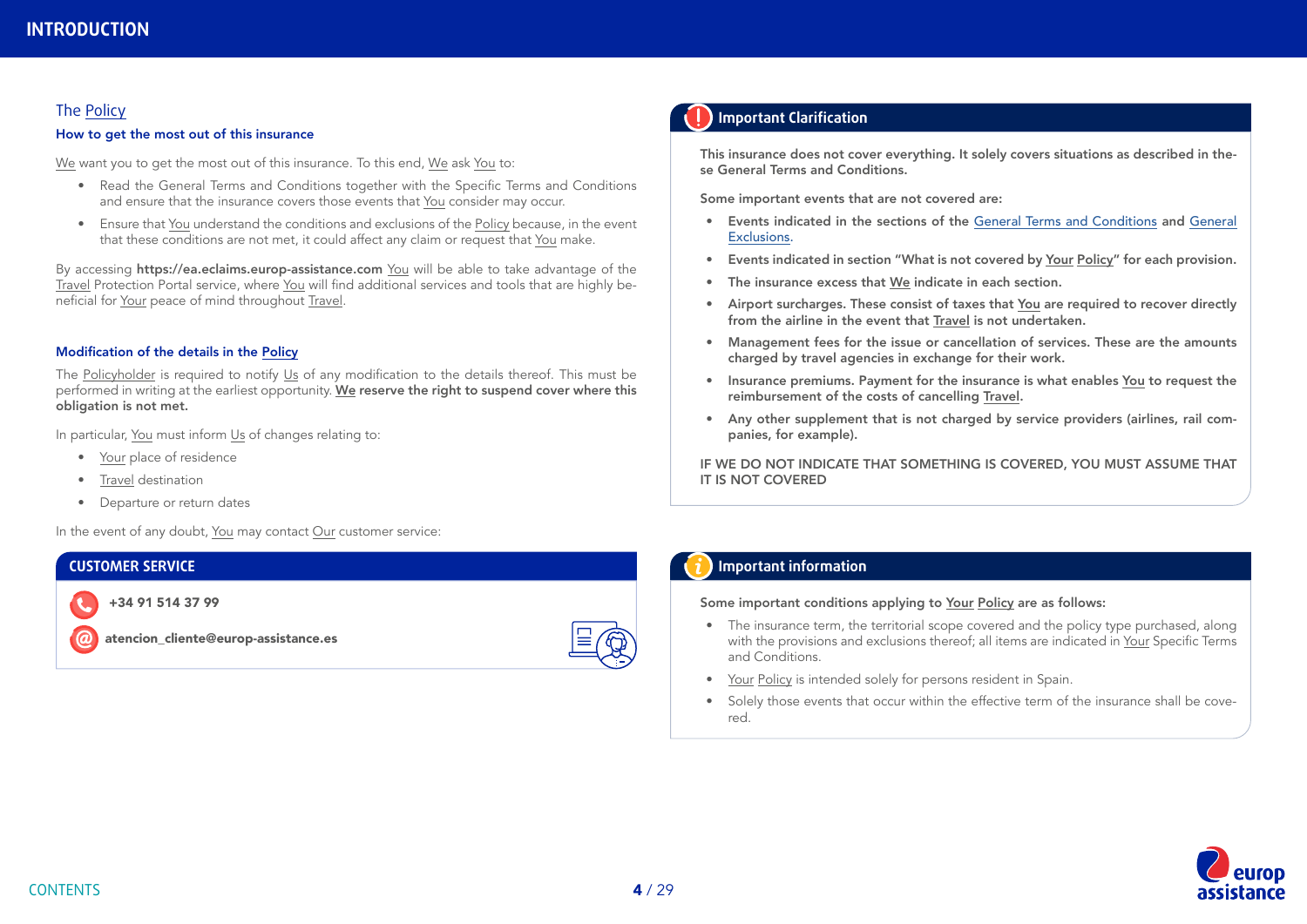$\bigoplus$ 

<span id="page-4-0"></span>Ensure that [You](#page-8-0) have [Your](#page-8-0) [Policy](#page-9-0) number to hand when [You](#page-8-0) contact [Us](#page-8-0)

### **CANCELLATION COSTS, TRAVEL CURTAILMENT**

 $\bigoplus$ https://ea.eclaims.europ-assistance.com

Access the web page and register.

Once [You](#page-8-0) have performed this, [You](#page-8-0) will be able to create [Your](#page-8-0) claim for indemnity or payment of expenditure and track the progress thereof.

### **APPLICATION FOR AUTHORISED PAYMENTS**

https://ea.eclaims.europ-assistance.com

Access the web page and register.

Once [You](#page-8-0) have performed this, [You](#page-8-0) will be able to create [Your](#page-8-0) claim for indemnity or payment of authorised expenditure and track the progress thereof.

### Apdo. Correos 36316 - 28020 MADRID

In the event that [We](#page-8-0) request original documentation, [You](#page-8-0) are required to send this to the above address.

| ٠ |  |
|---|--|
|   |  |

### **CUSTOMER SERVICE**



atencion\_cliente@europ-assistance.es

In the event that [You](#page-8-0) have any doubts regarding [Your](#page-8-0) [Policy](#page-9-0) or other insurance that [We](#page-8-0) offer.

### **COMPLAINTS SERVICE**



 $\omega$ 

EUROP ASSISTANCE

Complaints Service C/ Orense, 4 – Pl. 14 - 28020 MADRID

### **PERSONAL DATA PROTECTION** delegadoprotdatos@europ-assistance.es  $\omega$

EUROP ASSISTANCE FAO: Data Protection Officer C/Orense, 4 - 28020 MADRID



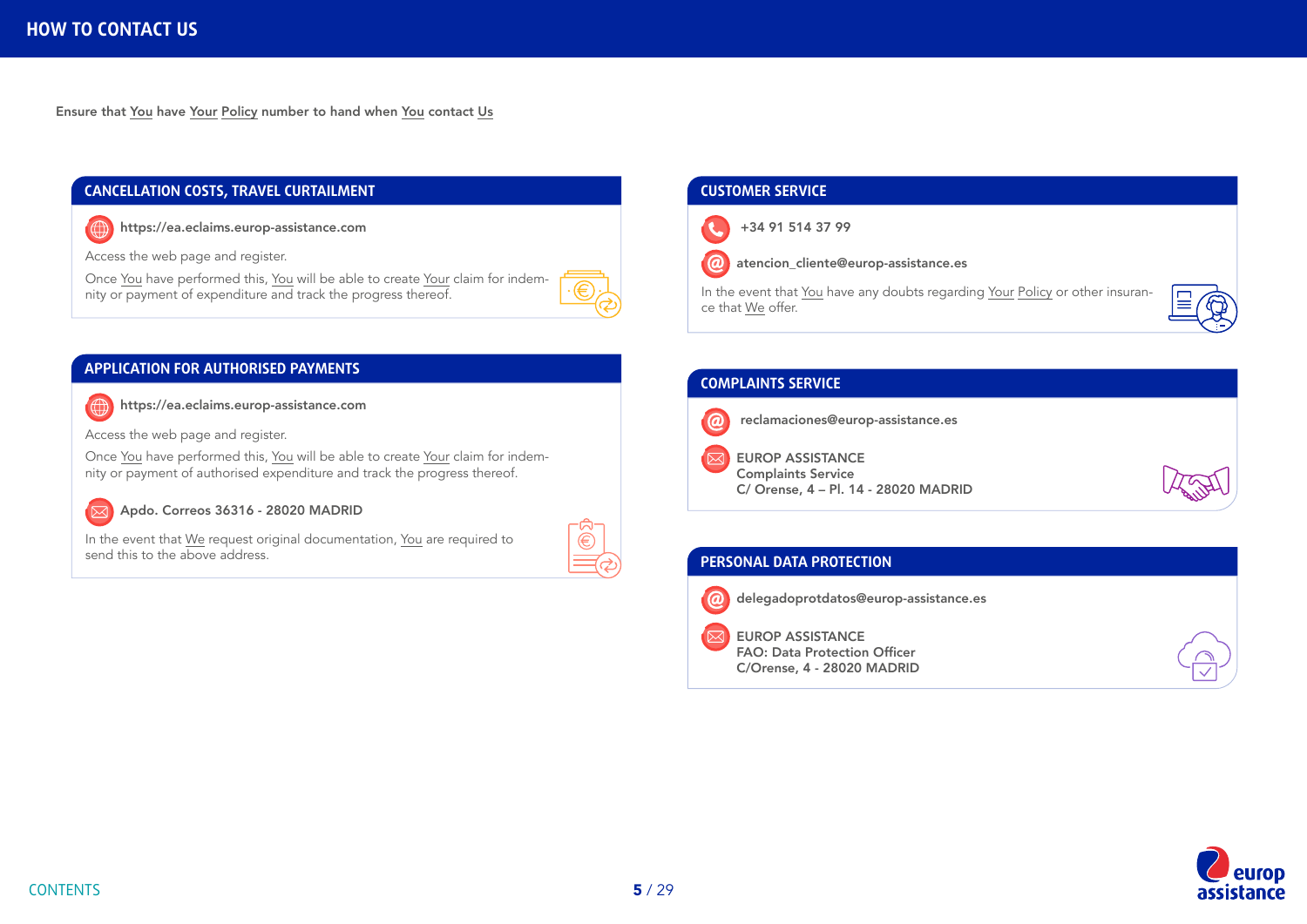### <span id="page-5-0"></span>Important conditions with respect to the [Policy](#page-9-0)

- The duration of the insurance, the territorial scope for cover, as well as the policy type chosen and coverage and exclusions thereof, are as stipulated in the Specific Terms and Conditions of the [Policy](#page-9-0).
- This insurance is intended solely for Policyholders domiciled in Spain.
- Solely those covered [Insured Losses](#page-8-0) that occur within the effective term of the insurance are covered.

#### Entry into force and insurance term

The insurance [Policy](#page-9-0) will enter into force on the date indicated in the Specific Terms and Conditions or insurance certificate provided that the Policyholder has accepted the terms and conditions and paid the [Premium.](#page-9-0)

#### Commencement of insurance cover

Coverage will commence on the date indicated in the Specific Terms and Conditions of [Your](#page-8-0) [Policy](#page-9-0) or on the insurance certificate.

For cover relating *to the costs* of *cancellation of travel prior to commencement,* the event causing the cancellation of [Travel](#page-9-0) must occur following a period of 72 hours subsequent to [Your](#page-8-0) adherence to the insurance, unless adherence is at the same time as the purchase of [Travel.](#page-9-0)

#### Insurance term

The insurance term is that stipulated in the Specific Terms and Conditions of [Your](#page-8-0) [Policy](#page-9-0) or on the insurance certificate.

#### Territorial Scope

Coverage under this [Policy](#page-9-0) is valid throughout the territorial scope indicated in [Your](#page-8-0) Specific Terms and Conditions. This consist of the scope for which [You](#page-8-0) have purchased insurance, other than for the established distance exclusion or, where specifically indicated otherwise in the definition of the provision.

Although featuring in the territorial scope purchased, [We](#page-8-0) do not guarantee the provision of assistance in those countries that are in a state of war, insurrection or armed conflict of any nature, whether officially declared or otherwise. In this case, [We](#page-8-0) will pay those expenses covered and duly justified by means of a copy of the invoices and proof of payment. [We](#page-8-0) reserve the right to request the originals where [We](#page-8-0) consider this to be necessary.

This insurance provides cover in the countries and destinations indicated in [Your](#page-8-0) [Policy](#page-9-0), with the exception of the following countries and territories: Iran, Crimea, North Korea, Syria and Venezuela.

#### Insurance limits

The financial limits that are shown for each of the guarantees of this Policy are total maximum amounts during the entire effective term indicated in the Specific Terms and Conditions, except where expressly indicated otherwise. The limits are those corresponding to the policy type purchased.

#### **Caution**

You are required to do whatever is necessary to reduce the risk of the application of any cover under Your insurance.

In the event that You do not take adequate precautions, it is possible that We will reduce the amount of any claims request or the payment of expenses, or otherwise reject payment.

#### Subrogation

We are subrogated, up to the total cost of the services provided by Us, into the rights and proceedings corresponding to You against any person responsible for the events and which have led to Our intervention. Where the guarantees undertaken in performance of this Policy are covered in part or wholly by another Insurer, Social Security or any other institution or person, We shall be subrogated into Your rights and proceedings against the said company or institution. To this effect, You undertake to actively collaborate with Us providing any help or furnishing whatever documentation that may be considered necessary.

In any event, We have the right to use or request from You the handover of the transport ticket (rail ticket, flight ticket, etc.) not used by You where the return costs have been met by Us.

#### **Prescription**

The proceedings to which You are entitled and derive from the insurance contract prescribe following a period of two years as of the termination of the insurance (five years for insurance relating to persons, as in the case of cover for accident insurance).

#### Other insurance

In the event that You have another insurance policy in force which, at the time of the Insured Loss, guarantees the same cover stipulated in this Policy, We will assume the expenditure of this insured loss proportional to the cover of the other insurance policy or policies.

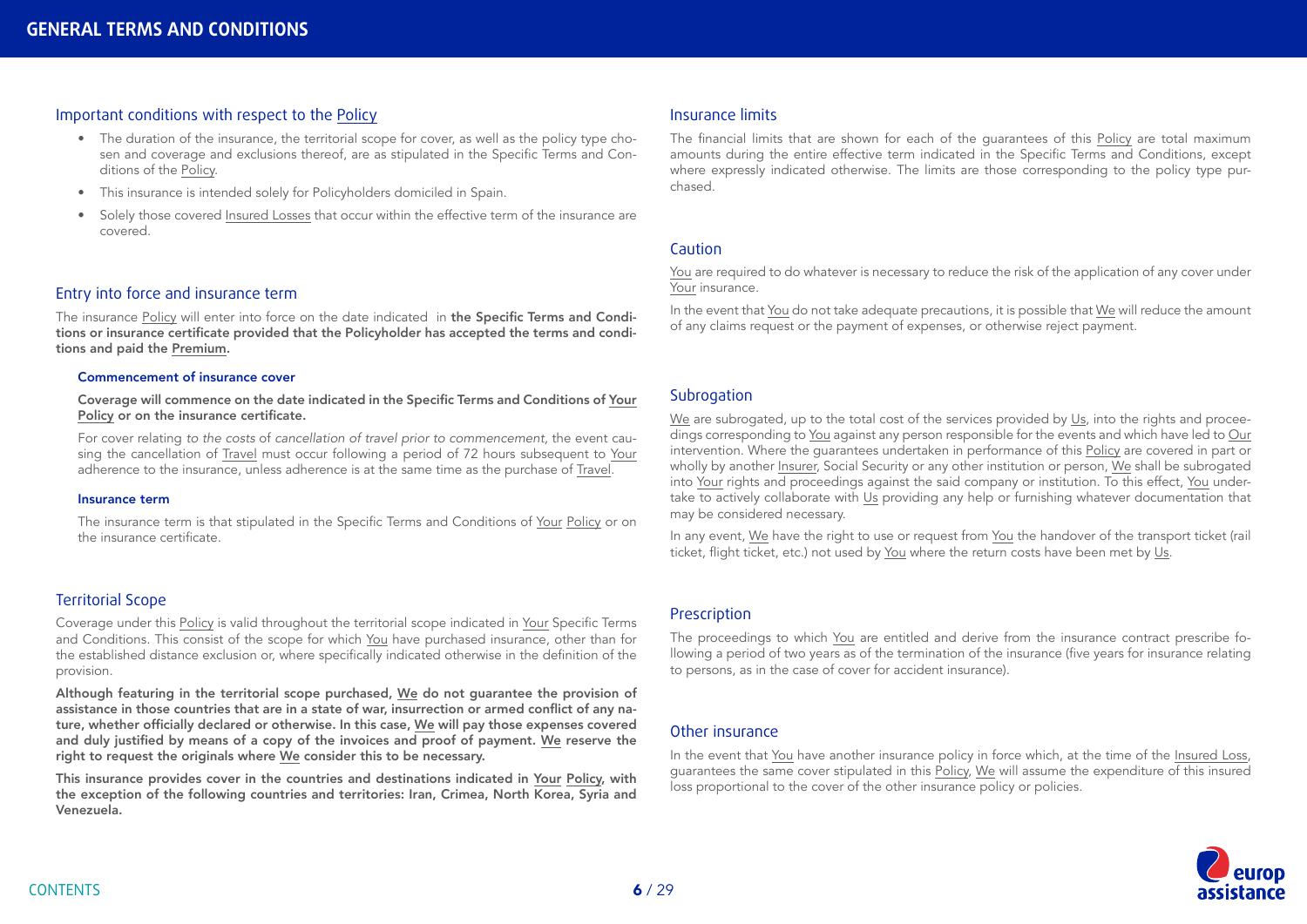#### Communications

[You](#page-8-0) are required to contact [Us](#page-8-0) directly regarding any question related to [Your](#page-8-0) [Policy](#page-9-0). [You](#page-8-0) may consult the manner in which to do this in the section "How to contact [Us](#page-8-0)".

Those communications that reach [Us](#page-8-0) on behalf of the [Policyholder](#page-9-0) via a insurance broker or agent are also be valid.

### **Divergence**

Should the content of the policy differ from the insurance proposal or the agreed clauses, the [Poli](#page-9-0)[cyholder](#page-9-0) has a period of one month as of the delivery of the policy to require that the existing discrepancy is made good. The said time frame having lapsed without making such a claim, the items set out in the policy will stand.

#### International Sanctions

[We](#page-8-0) will not provide cover, accept any claim or provide any service or provision whatsoever under the policy that may expose [Us](#page-8-0) to any sanction, prohibition or restriction by way of the sanctions issued by the United Nations, any trade or economic sanctions, laws or regulations of the European Union or of the United States of America.

For further details, please visit the web pages:

https://sanctionsmap.eu/#/main,

https://www.treasury.gov/resource-center/sanctions/Pages/default.aspx

#### Clause regarding travellers from the United States

In order that services may be provided or payments made, where [You](#page-8-0) are a citizen of the United States of America travelling to Cuba, it is necessary to substantiate that travel to Cuba is in accordance with the laws of the United States.

### **Important information**

[You](#page-8-0) will solely benefit from the coverage of [Your](#page-8-0) [Policy](#page-9-0) where [You](#page-8-0) have followed the official travel recommendations published by a government authority in [Your](#page-8-0) country of origin.

These recommendations are those that are in force on the date of commencement of [Travel](#page-9-0).

The recommendations include "advice against travel or relocation, other than where essential".

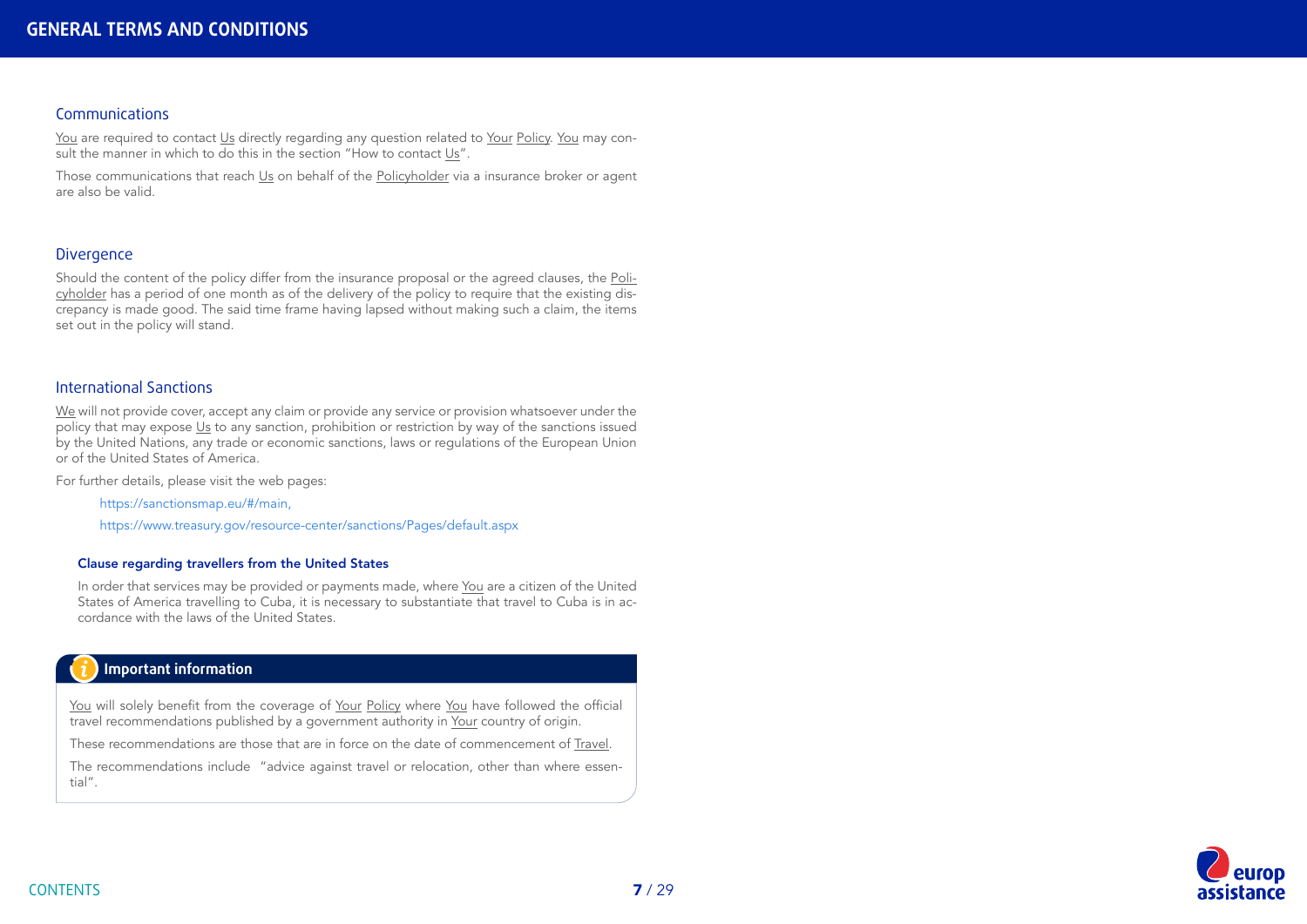<span id="page-7-0"></span>

Pursuant to the stipulations of article 96.1 of Act 20/2015, dated July 14, on the organisation, supervision and solvency of insurance and reinsurance companies and Royal Decree 1060/2015, dated November 20, approving the implementing regulations thereof, it is expressly stated that the information contained in this clause has been notified to the Insurance [Policyholder](#page-9-0) prior to entering into contract.

- 1. This insurance contract is entered into under the provisions of the right of establishment with the Spain Office of the French insurer Europ Assistance, a French limited liability company governed by the French Insurance Code, with equity capital of 46,926,941 Euro, registered with the number 451 366 405 RCS Nanterre, and domiciled at Promenade de la Bonette, 1 - 92633 Gennevilliers Cedex, France.
- 2. Europ Assistance S.A., Sucursal en España is duly registered in the Administrative Register of Insurance Entities of the General Directorate of Insurance and Pension Funds (Dirección General de Seguros and Fondos de Pensiones), with key E0243 and registered office at C/ Orense 4, Planta 14, 28020 Madrid.
- 3. Without prejudice to the authority of the General Directorate of Insurance and Pension Funds (DGSFP), the member state to which the regulation of the [Insurer](#page-8-0) corresponds is France and, within the said member State, the Authority to whom regulation corresponds is the Autorité de Contrôle Prudentiel et de Résolution (ACPR), domiciled at no. 4, Place de Budapest, CS 92459, 75436 Paris Cedex 09, France.
- 4. This insurance contract is governed, where applicable, by the items agreed in the General, Specific and Special Terms and Conditions in accordance with the stipulations of Act 50/80, dated October 8, on Insurance Contracts; the Insurance and Reinsurance Company Regulation, Supervision and Solvency Act (Act 20/2015, dated July 14) and implementing regulations thereof.
- 5. The solvency of Europ Assistance S.A., Sucursal en España is not subject to Spanish legislation. The report covering the financial situation and solvency of the [Insurer](#page-8-0) is available on the website thereof.
- 6. In the event of any complaint or claim, Europ Assistance S.A., Sucursal en España makes a Complaints Service system available to Insured Parties, the Regulations of which may be consulted at the website.

Policyholders, insured persons, beneficiaries, aggrieved third parties or assignees of any of the aforementioned are entitled to present complaints in the section "Customer Protection" of the website or in writing to the Complaints Service:

Complaints Service C/ Orense, 4 - Planta 14. 28020 Madrid.

This independently managed service will, within a maximum period of two months, attend to and resolve the written complaints directly addressed to it, in compliance with Statute ECO/734/2004, dated March 11 and Act 44/2002, dated November 22.

Having exhausted the procedure of the Complaints Service system, the claimant is entitled to present the complaint to the 'Comisionado para la Defensa del Asegurado y del Partícipe en Planes de Pensiones' (Comisionado para la Defensa del Asegurado and del Partícipe en Planes de Pensiones), the address of which is:

Paseo of la Castellana, 44. 28046 Madrid.

7. The contract is subject to Spanish legislation, a judge corresponding to the usual place of residence of the Insured Person having jurisdiction.

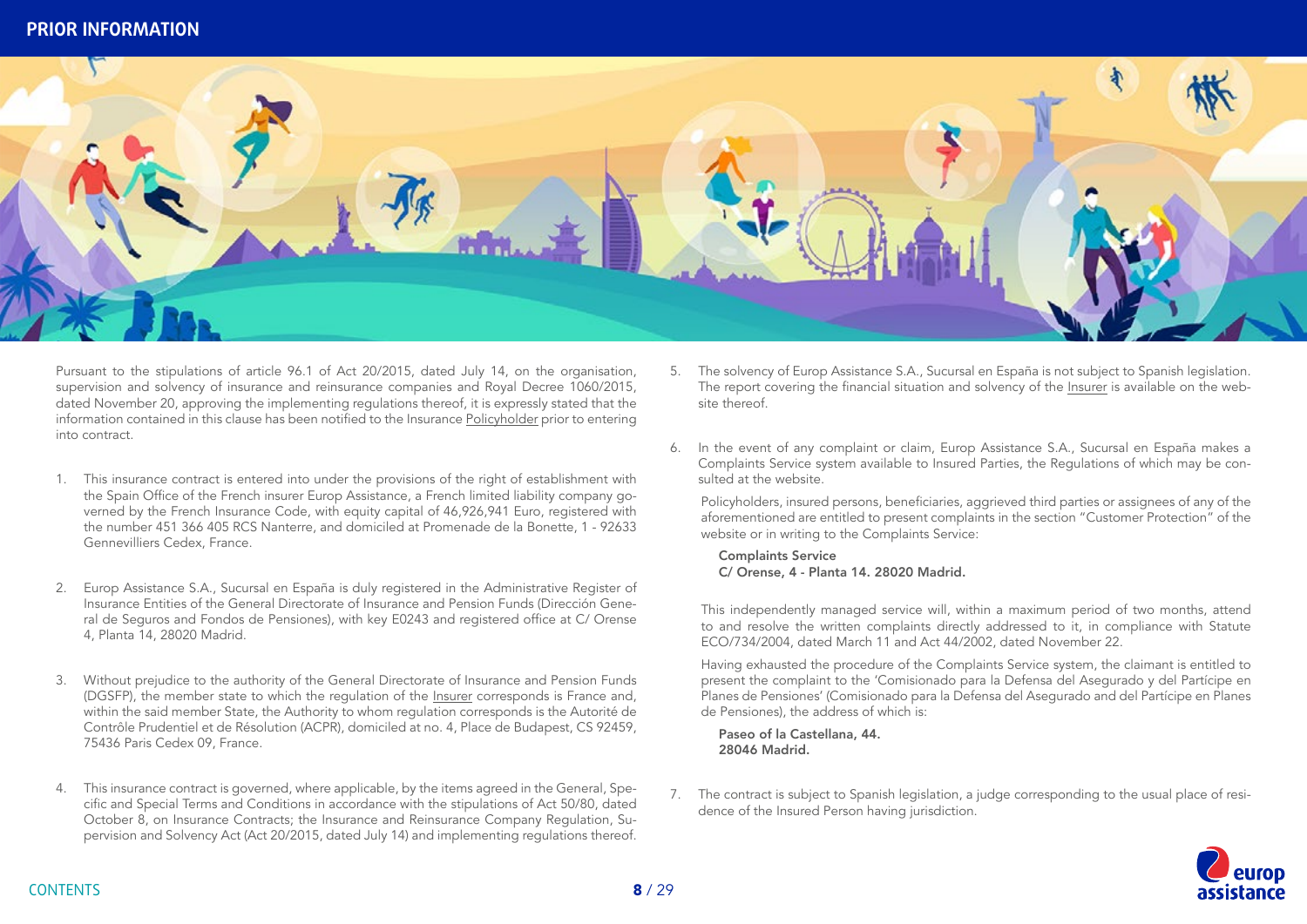<span id="page-8-0"></span>All words and expressions defined below have the same meaning in the <u>[Policy](#page-9-0)</u>. Throughout the document they appear in upper case.

The definitions appear in alphabetical order.

|   | Abroad                      | Any country other than that of the Usual Place of Residence<br>of the Insured Person.                                                                                                                                                                                       |
|---|-----------------------------|-----------------------------------------------------------------------------------------------------------------------------------------------------------------------------------------------------------------------------------------------------------------------------|
|   | Accident(s) /<br>accidental | Bodily injury or material damage that occurs during the<br>effective term of the Policy. This must be caused by an<br>event that is sudden, external and unintentional on the part<br>of the Insured Person.                                                                |
| В | <b>Breakdown</b>            | Is the damage occurring to a vehicle or means of transport.<br>This damage must be caused by internal, common, unfore-<br>seen and unavoidable causes and immobilise and impede<br>the use thereof.                                                                         |
|   | Companion(s)                | Any person other than the Insured Person registered in the<br>same purchase of Travel. This person is not required to be<br>insured, unless indicated otherwise.                                                                                                            |
| Е | Epidemic(s)                 | An Epidemic is considered as consisting of the sudden, wi-<br>despread appearance of an infectious disease that spreads<br>rapidly and simultaneously affects many people in the<br>same or various geographical areas.                                                     |
| F | <b>Force Majeure</b>        | Any event not caused by human action. This event must be<br>unforeseeable or, in the event that it is foreseeable, must pro-<br>ve unavoidable.                                                                                                                             |
|   | <b>Immediate Family</b>     | Spouse or civil partner duly registered in the correspon-<br>ding official register. Parents, parents-in-law, children, sons<br>and daughters-in-law, siblings and siblings-in-law, grand-<br>children and grandchildren-in-law, grandparents and gran-<br>dparents-in-law. |
|   | Insured loss(es)            | An event that is sudden, accidental, unforeseen and unin-<br>tentional on the part of the Insured Person, the damages<br>of which are insured under this Policy. Various damages re-<br>lating to the same cause are considered as a single insured<br>loss.                |



|   | Insured Person(s),<br>You, Your | The natural person notified by the Policyholder. The Insu-<br>red Person assumes the duties derived from the Policy.                                                                                                                                                                                                                                                                                                                                                                                                                                                                                  |  |  |
|---|---------------------------------|-------------------------------------------------------------------------------------------------------------------------------------------------------------------------------------------------------------------------------------------------------------------------------------------------------------------------------------------------------------------------------------------------------------------------------------------------------------------------------------------------------------------------------------------------------------------------------------------------------|--|--|
|   | Insurer,<br>Us,<br>Our,<br>We   | Europ Assistance, S.A., Sucursal en España, with registe-<br>red office at C/ Orense, 4 Planta 14, 28020 Madrid, that<br>assumes the contractually agreed risk. Europ Assistance is<br>authorised and regulated by the Autorité of Contrôle Pru-<br>dentiel et of Résolution (ACPR), with registered office at 4,<br>Place of Budapest, CS 92459 Paris Cedex 09, Francia, and<br>by the General Directorate of Insurance and Pension Funds<br>(Dirección General de Seguros y Fondos of Pensiones), of<br>the Spanish Economy Ministry (Ministerio de Economía),<br>with respect to market practices. |  |  |
| N | Natural disaster                | Flooding, earthquake, tsunami, land slippage, avalanche,<br>hurricane, tornado, fire, volcanic activity and/or any other<br>phenomena declared as a natural disaster by the corres-<br>ponding authorities. The aforementioned must be caused<br>by nature, rather than human activity.                                                                                                                                                                                                                                                                                                               |  |  |
|   | Pandemic(s)                     | An epidemic disease that spreads to many countries or<br>affects almost all individuals in a location or region.                                                                                                                                                                                                                                                                                                                                                                                                                                                                                      |  |  |
|   | Petty theft                     | Removal of another's movable property without violence or<br>intimidation to persons or the use of force.                                                                                                                                                                                                                                                                                                                                                                                                                                                                                             |  |  |

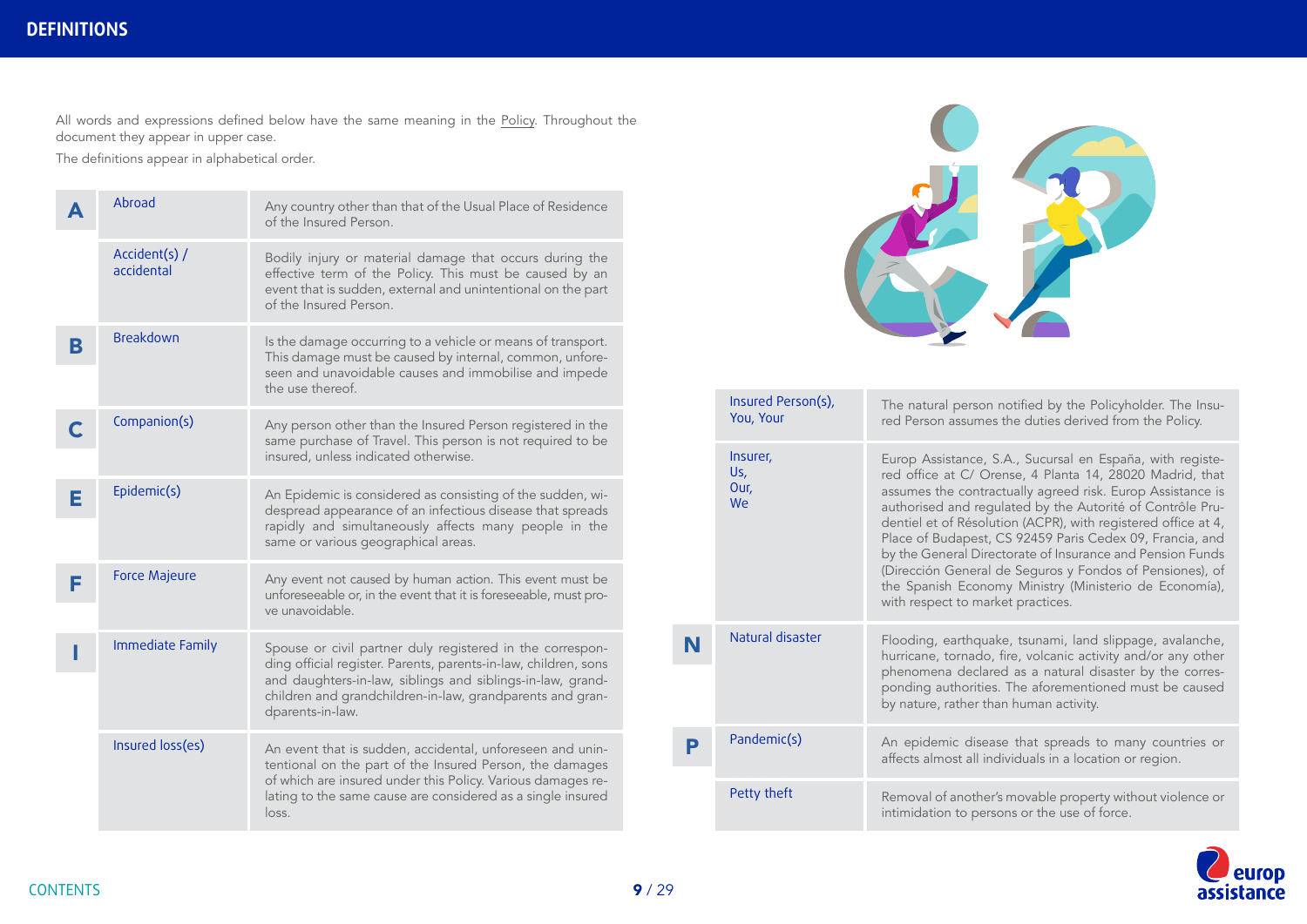<span id="page-9-0"></span>

|              | Place of Travel<br>Destination                                                                                                                                                                                                                                                                                                                                                                                                                                                                        | City, town or village or destination point for the insured<br>Travel.                                                                                                                                                                                                                                                                                                                                                                                         |                | <b>Strike</b>                      | Collective stoppage of work on the part of workers in order<br>to achieve a particular goal or exert pressure with respect<br>to certain situations.                                                                                                                                                                                                                                                       |
|--------------|-------------------------------------------------------------------------------------------------------------------------------------------------------------------------------------------------------------------------------------------------------------------------------------------------------------------------------------------------------------------------------------------------------------------------------------------------------------------------------------------------------|---------------------------------------------------------------------------------------------------------------------------------------------------------------------------------------------------------------------------------------------------------------------------------------------------------------------------------------------------------------------------------------------------------------------------------------------------------------|----------------|------------------------------------|------------------------------------------------------------------------------------------------------------------------------------------------------------------------------------------------------------------------------------------------------------------------------------------------------------------------------------------------------------------------------------------------------------|
|              | Policy                                                                                                                                                                                                                                                                                                                                                                                                                                                                                                | The contractual document that contains the Regulatory<br>Terms and Conditions of the Insurance. The General Ter-<br>ms and Conditions and Individual and Specific Terms and<br>Conditions (individualising the risk), as well as any supple-<br>ments and schedules that are issued to complete or modify<br>the same, or represent integral parts thereof.                                                                                                   | Т              | Terrorism                          | Genuine use or threat of force or violence on the part of<br>any person or group of persons. This person or group of<br>persons may act in isolation or in relation to a political, reli-<br>gious, ideological or similar organisation. The intent of the<br>aforementioned is to intimidate a government or society<br>in general.                                                                       |
|              | Policyholder                                                                                                                                                                                                                                                                                                                                                                                                                                                                                          | The person or entity that contracts and pays for the Policy<br>to the Insurer. The registered office of the aforementioned<br>must be located in Spain. The Policyholder assumes the                                                                                                                                                                                                                                                                          |                |                                    | An act of terrorism must be declared as such by the gover-<br>nment of the location in which it occurs.                                                                                                                                                                                                                                                                                                    |
|              |                                                                                                                                                                                                                                                                                                                                                                                                                                                                                                       | duties corresponding thereto and that are derived from the<br>Policy.                                                                                                                                                                                                                                                                                                                                                                                         |                | Theft                              | Removal of another's movable property with violence or<br>intimidation to persons or the use of force.                                                                                                                                                                                                                                                                                                     |
|              | Premium                                                                                                                                                                                                                                                                                                                                                                                                                                                                                               | The price of the insurance. The receipt of the premium in-<br>cludes the price of the insurance, any surcharges and lega-<br>lly applicable taxes.                                                                                                                                                                                                                                                                                                            |                | <b>Travel</b>                      | The relocation made away from the Usual Place of Residen-<br>ce of the Insured Person, from departure up to return, and<br>for which this Policy is purchased.                                                                                                                                                                                                                                             |
| $\mathbf Q$  | Quarantine                                                                                                                                                                                                                                                                                                                                                                                                                                                                                            | Temporary isolation of persons to prevent an infectious di-<br>sease from spreading.                                                                                                                                                                                                                                                                                                                                                                          | $\overline{U}$ | <b>Unforeseen Illness</b>          | Unforeseen change in the state of health of a person du-<br>ring Travel insured under the Policy. The said impairment<br>in health most require assistance by a doctor. The afore-                                                                                                                                                                                                                         |
| $\mathsf{S}$ | Sabotage                                                                                                                                                                                                                                                                                                                                                                                                                                                                                              | Intentional damage or destruction of a service, facilities,<br>process, etc., used in protest against the owner or operator<br>thereof                                                                                                                                                                                                                                                                                                                        |                |                                    | mentioned must necessarily be a legally recognised doctor<br>or dentist that diagnoses and confirms the said change in<br>health. We consider Covid-19 as being equivalent to any<br>other illness.                                                                                                                                                                                                        |
|              | Serious Illness /<br><b>Serious Accident</b>                                                                                                                                                                                                                                                                                                                                                                                                                                                          | We consider to be Serious any Illness or Accident that:<br>Requires hospitalisation for a period of at least 24<br>$\bullet$<br>hours (the time spent in accident and emergency is<br>not considered to represent hospitalisation) and/or<br>That causes a severe lack of function of the upper and/<br>$\bullet$<br>or lower extremities in accordance with the criteria of<br>Our medical team.<br>We likewise consider the diagnosis of a cancer (or other |                | <b>Usual Place of</b><br>Residence | The place of residence declared by the Insured Person<br>from which Travel is undertaken.<br>Common or minor illnesses (for example, influenza, gas-<br>troenteritis, lumbago, asthma, among others) are conside-<br>red as Serious Illnesses in the event that they require hos-<br>pitalisation (as previously indicated) and the doctor who<br>intervenes advises against travel in the medical report. |
|              | illness) as a Serious Illness where this requires active treat-<br>ment on the dates of travel. The aforementioned diagnosis<br>must be subsequent to the purchase of the Policy.<br>Common or minor illnesses (for example, influenza, gas-<br>troenteritis, lumbago, asthma, among others) shall be con-<br>sidered as Serious Illnesses in the event that they require<br>hospitalisation (as previously indicated) and the doctor<br>who intervenes advises against travel in the medical report. |                                                                                                                                                                                                                                                                                                                                                                                                                                                               |                |                                    |                                                                                                                                                                                                                                                                                                                                                                                                            |

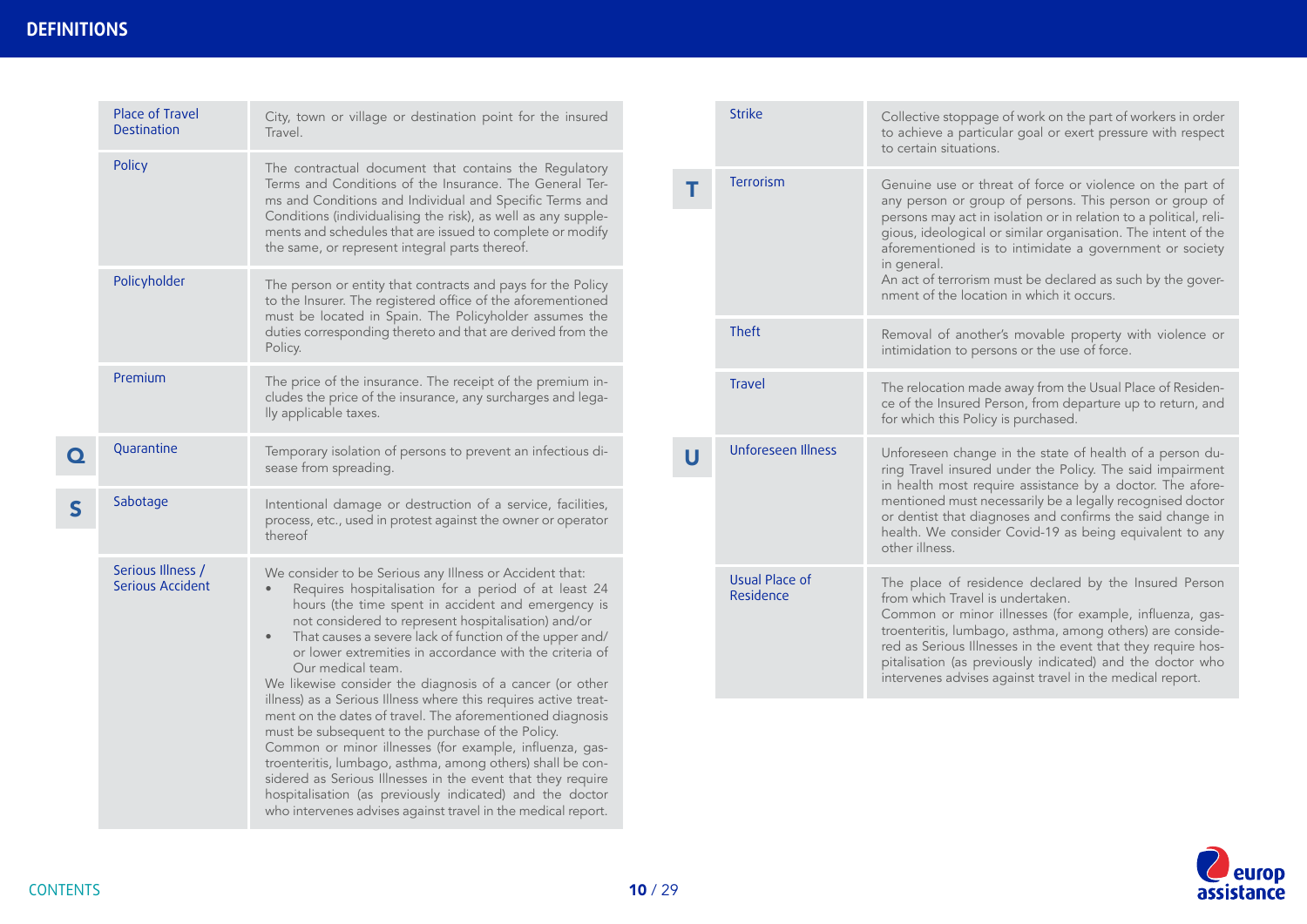### <span id="page-10-0"></span>To request indemnity / the Payment of expenses

#### [Our](#page-8-0) commitment:

- A highly experienced member of [Our](#page-8-0) team will attend to [Your](#page-8-0) request and inform [You](#page-8-0) of the steps to follow;
- [Your](#page-8-0) call will be returned where [We](#page-8-0) have made a commitment to this;
- [You](#page-8-0) will be kept informed of the progress of [Your](#page-8-0) request;

#### In order to present [Your](#page-8-0) request;

- For each provision [We](#page-8-0) explain the steps to be followed in the event of requiring indemnity or the payment of expenses.
- Search for what [You](#page-8-0) need in the corresponding provision and ensure that [You](#page-8-0) have all of the information or documentation that [We](#page-8-0) will request.
- Save copies of all of the documentation and correspondence that [You](#page-8-0) send [Us.](#page-8-0)
- [You](#page-8-0) may view the contact details in this section "How to contact Us"

### **Important note**

For the submission and processing of [Your](#page-8-0) request, [You](#page-8-0) are required to provide [Your](#page-8-0) [Policy](#page-9-0) number.

The expenses arising from the provision of justifying statements will be borne by [You](#page-8-0).

#### **Information that [You](#page-8-0) are required to provide in all cases:**

In all cases [We](#page-8-0) will request:

- [Policy](#page-9-0) number, make sure [You](#page-8-0) have this to hand
- Name and surname
- Contact telephone number
- What you need

### **Important information**

[You](#page-8-0) are required to do whatever is necessary to reduce the risk of the application of any cover under [Your](#page-8-0) [Policy.](#page-9-0)

In the event that [You](#page-8-0) do not take adequate precautions, it is possible that [We](#page-8-0) will reduce the amount of any claims request or the payment of expenses, or otherwise reject payment.

#### Information and conditions of [Your](#page-8-0) request

[Your](#page-8-0) request for indemnity and/or the payment of expenses entails authorisation on [Your](#page-8-0) part for [Us](#page-8-0) to:

- Take charge of and act on [Your](#page-8-0) behalf in the defence of any request covered under this [Policy](#page-9-0):
- Undertake legal proceedings on [Your](#page-8-0) behalf in order to recover any amount covered by this insurance that [We](#page-8-0) have paid, the costs being borne by [Us;](#page-8-0)
- Procure information regarding [Your](#page-8-0) medical condition (with [Your](#page-8-0) permission) in order to manage any request for medical assistance or with respect to the cancellation of [Travel](#page-9-0). [We](#page-8-0) will not provide personal information to third parties without [Your](#page-8-0) prior approval.

#### [We](#page-8-0) will not pay amounts exceeding those indicated in the Specific Terms and Conditions.

In order that [We](#page-8-0) may pay any expense, the presentation of copies of the invoices along with proof of payment is a necessary requirement. [We](#page-8-0) reserve the right to request the originals where [We](#page-8-0) consider this to be necessary.

## **Important note**

Reimbursements performed by Us are made in accordance with Spanish law, in particular with regard to the stipulations concerning payments in cash and capital flows out of the national territory.

In the case of the costs of the contingencies covered paid by You in cash outside of Spain, [We](#page-8-0) will solely reimburse an amount equivalent to or exceeding 10,000 Euro or exchange value thereof in foreign currency where a bank statement is supplied of the withdrawal outside Spain or where a declaration is made pursuant to Article 34 of Act 10/2010 on the prevention of money laundering.

#### **Currency**

At all times [We](#page-8-0) will pay the indemnity, costs or services in the currency in which the expense arises. In the case of currencies where there is no exchange with the European Central Bank, [We](#page-8-0) will make payment in Euro. The exchange rate will be that available at any widely recognised banking institution that accepts the aforementioned currency exchange.

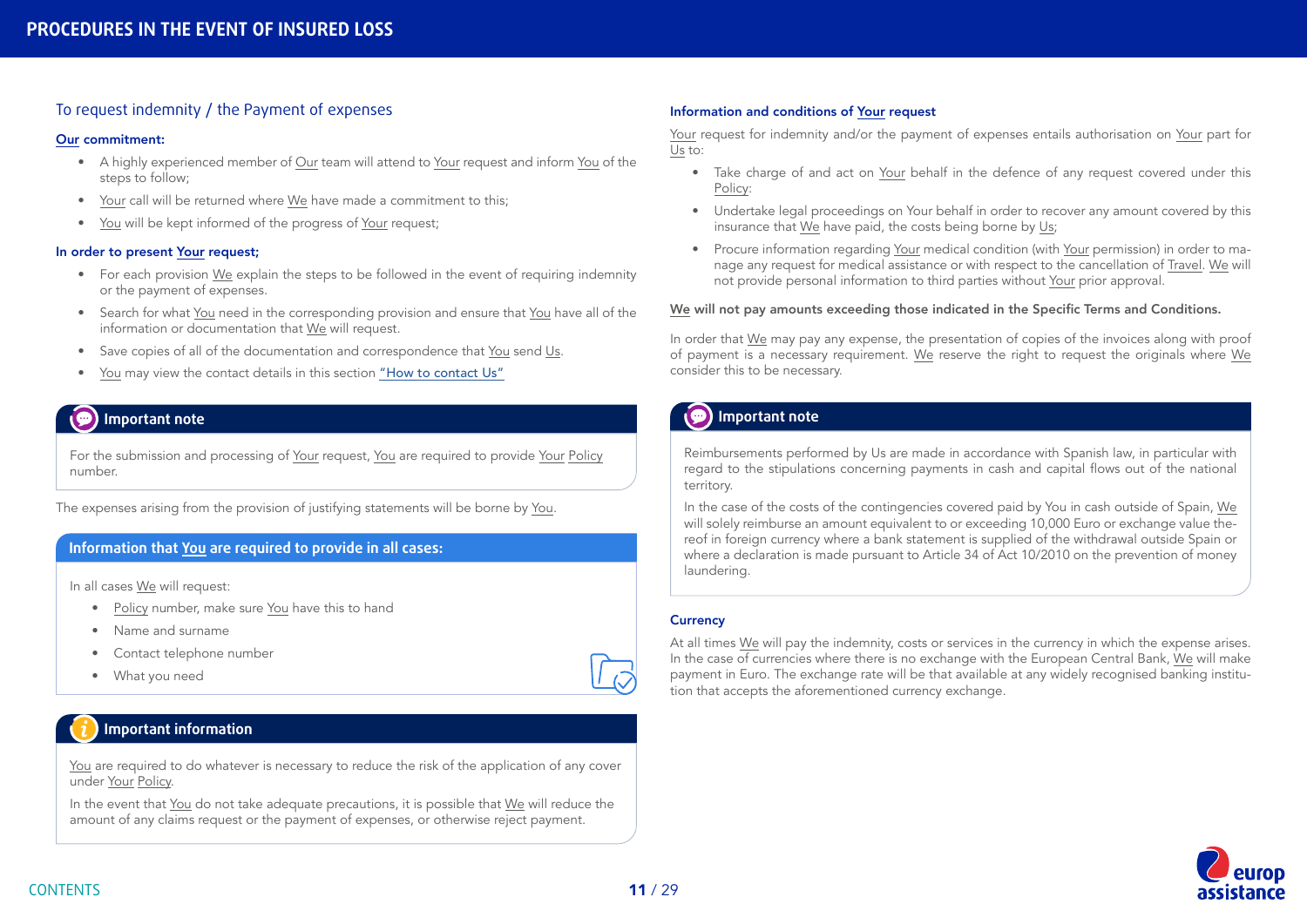# <span id="page-11-0"></span>**TRAVEL INSURANCE**  $\begin{pmatrix} \frac{1}{2} & \frac{1}{2} \\ \frac{1}{2} & \frac{1}{2} \end{pmatrix}$





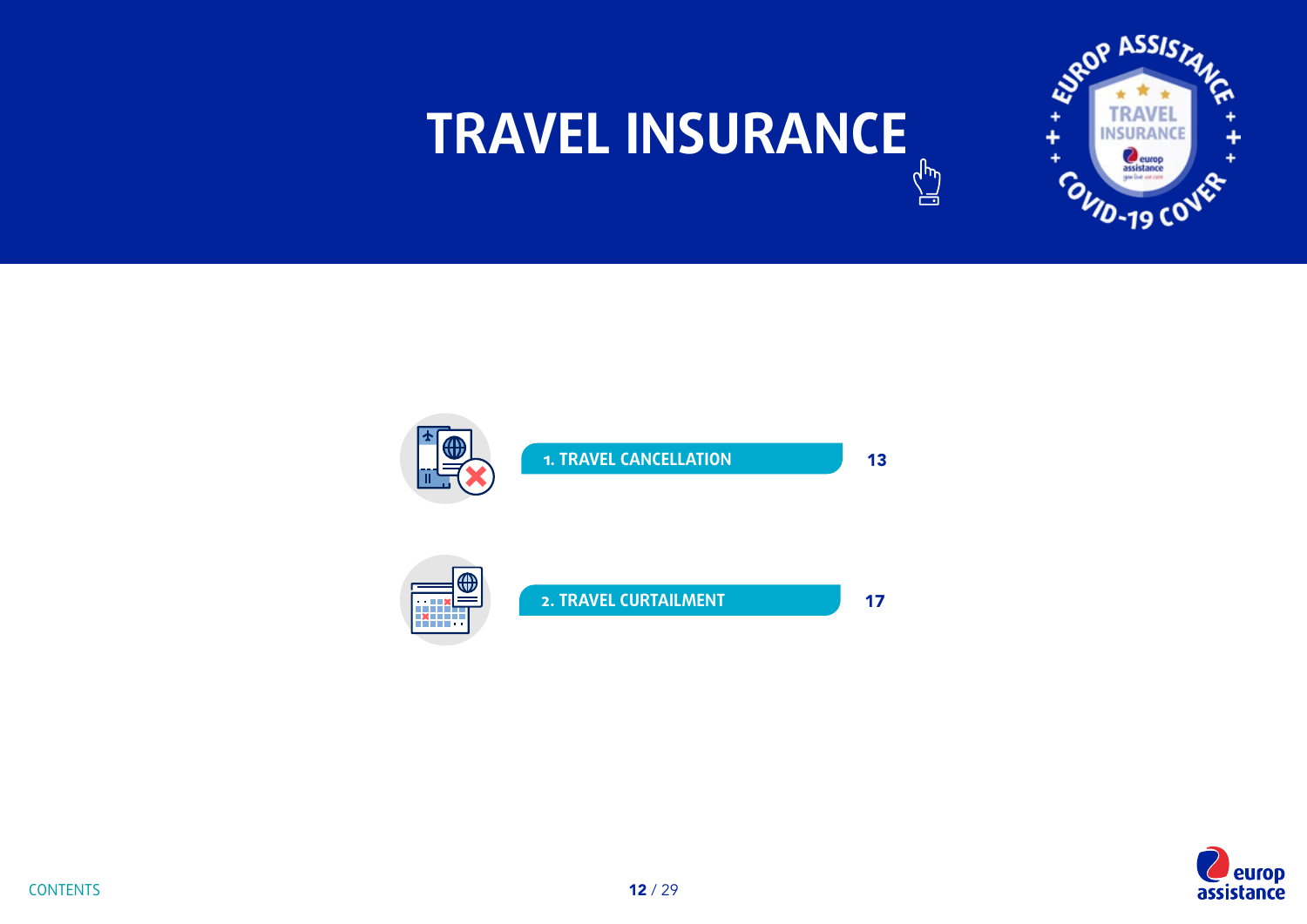

### **1. TRAVEL CANCELLATION**

### **What is covered by [Your](#page-8-0) [Policy](#page-9-0) What is not covered by [Your](#page-8-0) [Policy](#page-9-0)**

<span id="page-12-0"></span>[We](#page-8-0) will pay the cancellation costs invoiced by [Your](#page-8-0) [Travel](#page-9-0) provider pursuant to the sales conditions, up to the limit corresponding to the policy type purchased in the event that [You](#page-8-0) have to cancel [Travel](#page-9-0).

For each group policy, the maximum indemnity per claim is that corresponding to the policy type purchased, for all insured persons affected by the same insured loss. In the event of exceeding the indicated limit, indemnity will be divided proportionately between the [Insured](#page-8-0)  [Persons](#page-8-0) affected and according to the amount insured for each.

[We](#page-8-0) will not pay airport taxes, management fees for issue or cancellation, insurance or any other supplements that are not borne by the provider of the service.

[You](#page-8-0) are required to cancel **[Travel](#page-9-0)** prior to the date of commencement and notify this to the provider.

This cover is valid up to the date and time at which [Travel](#page-9-0) must commence.

The insured grounds for the cancellation of [Travel](#page-9-0) must occur following a period of 72 hours subsequent to [Your](#page-8-0) adherence to the insurance, unless adherence occura at the same time as the purchase of [Travel](#page-9-0).

The insured grounds preventing [You](#page-8-0) from Travelling on the anticipated date are as follows:

#### For health reasons:

- 1. [Serious Illness,](#page-9-0) Bodily Injury or Death of:
	- [You](#page-8-0)
	- an immediate or second-degree family member or relative
	- the person caring for [Your](#page-8-0) children of less than 14 years of age or disabled persons in [Your](#page-8-0) charge
	- [Your](#page-8-0) professional substitute
- 2. Death of a relative of yours of third-degree kinship.
- 3. In the event that [You](#page-8-0) are unexpectedly summoned for surgical intervention.
- 4. In the event that [You](#page-8-0) suffer complications with pregnancy or a miscarriage.
- 5. In the event that [You](#page-8-0) are summoned for an organ transplant.
- 6. In the event that a child or sibling of yours of less than two years of age becomes ill and is covered under this insurance.

#### For legal reasons:

- 7. In the event that [You](#page-8-0) are summoned to appear as a party or witness in court or as a jury member.
- 8. In the event that [You](#page-8-0) are called to serve at an election polling station.

### **Important information**

The exclusions relating to this provision are indicated below.

[You](#page-8-0) are also required to consult the [General Exclusions](#page-18-0) referring to all cover under the [Policy](#page-9-0).

This [Policy](#page-9-0) does not cover the costs arising from the booking of excursions, visits, entrance tickets or any other costs that are not exclusively related to transport and accommodation. Unless expressly included in the corresponding cover, the damages, situations, expenses and consequences arising from the following are excluded from the insured provisions:

- Suicide, attempted suicide or self-harm on [Your](#page-8-0) part.
- [Epidemics;](#page-8-0) pandemics; infectious diseases that appear suddenly and spread rapidly through the population. [Quarantine](#page-9-0) periods derived from any of the aforementioned causes are likewise excluded.
- Illnesses caused by atmospheric pollution and/or contamination.
- Acts of reckless disregard or gross negligence; the expenses arising from criminal acts and [Your](#page-8-0) participation in wagers, challenges or disputes, other than in cases of legitimate self-defence and/or when [Your](#page-8-0) life is at risk.
- Any cause that leads to the necessary cancellation of [Travel](#page-9-0) that is not specifically stated as a covered cause in the corresponding article is expressly excluded.
- Cancellation of [Travel](#page-9-0) due to lack of a vaccine, inability to receive vaccination or follow the necessary medical treatment required for travel to certain countries.
- The lack of or failure to present necessary travel documents, such as passport, visa (other than an unexpected failure of the grant of visas without justification), tickets or expired ID cards.
- Any meteorological event that entails not undertaking the activities for which [Travel](#page-9-0) is envisaged, excepting cover related to the official declaration of a disaster area.
- Any cause that may not be demonstrated by means of documents that corroborate the motive for the cancellation of [Travel](#page-9-0), the course or activity.
- Cancellation due to any Illness that is not serious in nature, other than those expressly covered.

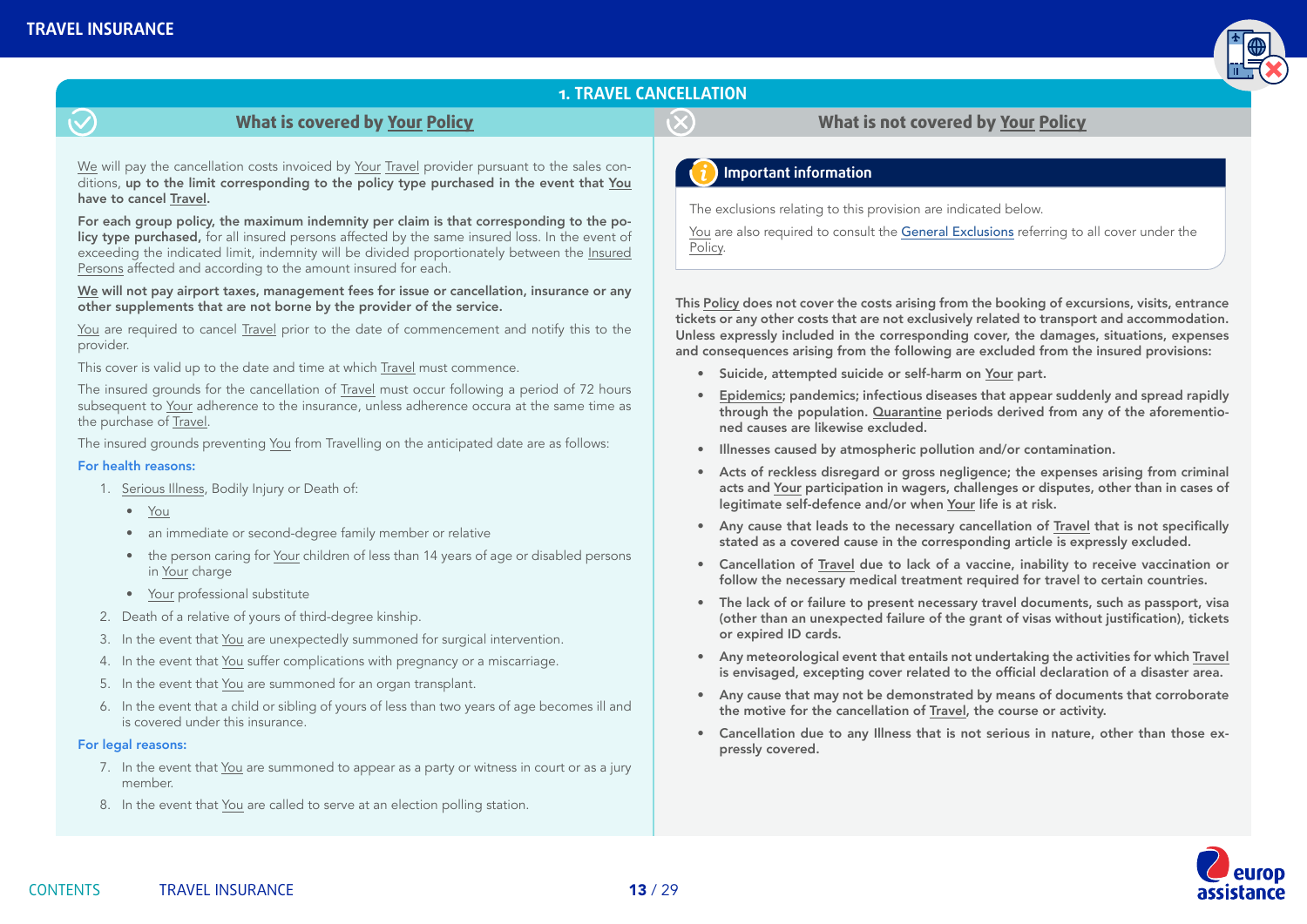$\tilde{\bm{\nabla}}$ 



### **1. TRAVEL CANCELLATION**

### **What is covered by [Your](#page-8-0) [Policy](#page-9-0)**

- 9. In the event that [You](#page-8-0) are detained by the police (provided that this is not for a criminal offence).
- 10. In the event that [You](#page-8-0) are summoned for procedures relating to [Your](#page-8-0) divorce.
- 11. In the event that [You](#page-8-0) are to be given a child in adoption on the anticipated dates for **[Travel](#page-9-0)**
- 12. In the event that [You](#page-8-0) are refused a visa by the Consulate without justified grounds.
- 13. In the event that [You](#page-8-0) are summoned by an official body in order to sign any document in person.

#### For employment reasons:

- 14. In the event that [You](#page-8-0) are dismissed from [Your](#page-8-0) employment. This dismissal must not be disciplinary.
- 15. Commencement of employment in a new company in which [You](#page-8-0) had not been en-gaged during the previous six months. In the event that [You](#page-8-0) are employed by a temporary employment agency, [We](#page-8-0) consider the companies in which [You](#page-8-0) have worked rather than the agency itself.
- 16. In the event that [You](#page-8-0) are required to attend official public sector exams on the dates of [Travel](#page-9-0).
- 17. In the event that [Your](#page-8-0) employment contract is extended.
- 18. In the event that [You](#page-8-0) are forcibly transferred in [Your](#page-8-0) work, requiring a change of residence.

#### Due to extraordinary circumstances:

- 19. Severe damage to [Your](#page-8-0) residence (main or secondary) or professional premises. (where [Your](#page-8-0) presence is essential). [We](#page-8-0) consider severe damage to be that produced by a fire, explosion, flooding, [Theft](#page-9-0) or natural forces.
- 20. In the event that [You](#page-8-0) are unable to commence [Travel](#page-9-0) due to acts of air, land or maritime piracy at any point on the route.
- 21. In the event that the Authorities officially declare a "disaster area" in the place where [Travel](#page-9-0) commences.
- 22. In the event of an act of terrorism or a natural Disaster at the destination. This must occur within the 30 days prior to the date of commencement of [Travel](#page-9-0). The aforementioned must likewise occur within a distance of less than 30 km from the destination.
- 23. In the event that [Your](#page-8-0) company is declared insolvent.

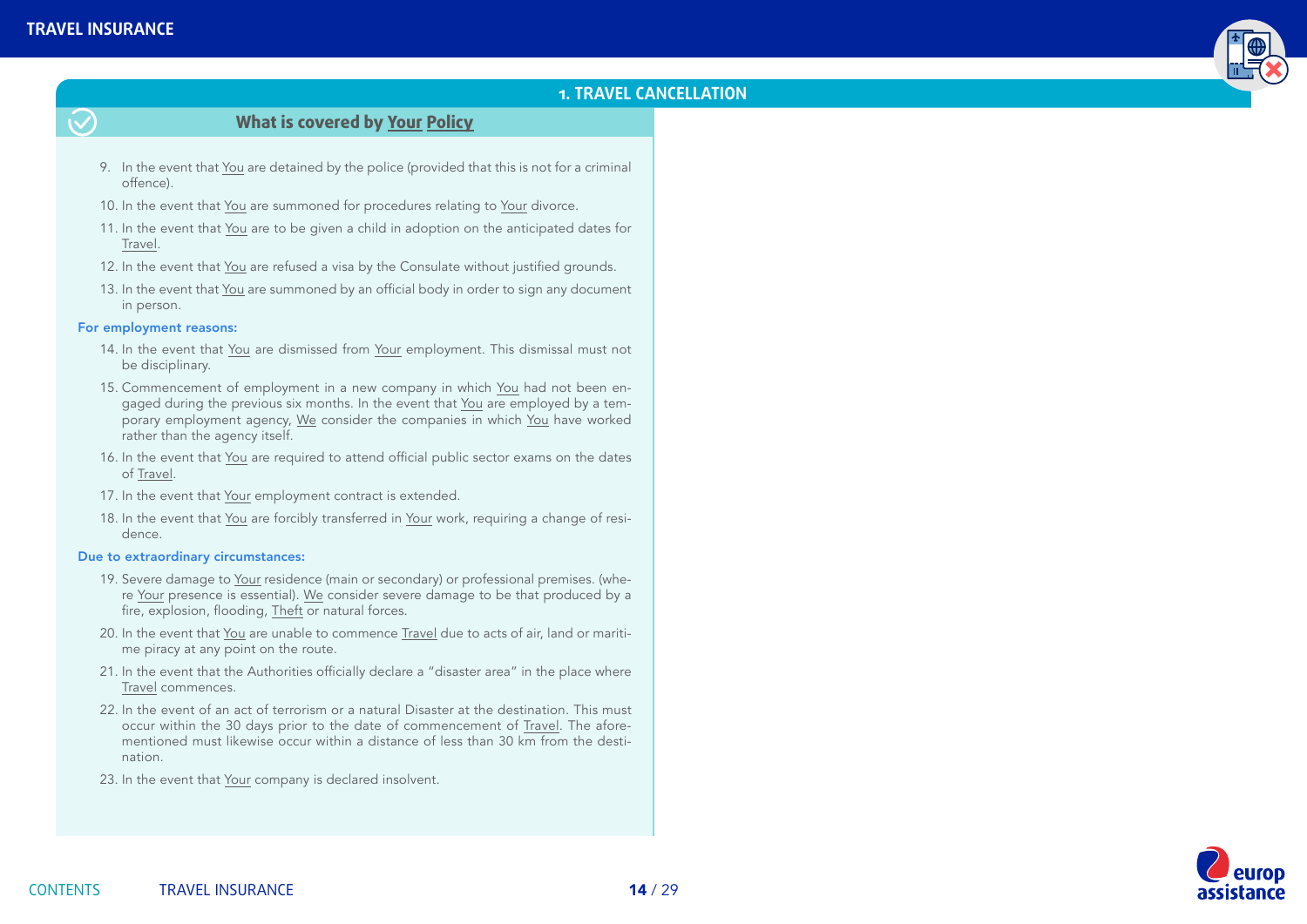

### **1. TRAVEL CANCELLATION**



### **What is covered by [Your](#page-8-0) [Policy](#page-9-0)**

#### Other grounds:

- 24. In the event that [Your](#page-8-0) income tax declaration is challenged by the Inland Revenue (Ministerio of Hacienda) for an amount exceeding 600 Euro.
- 25. In the event that [You](#page-8-0) cancel [Travel](#page-9-0) due to winning similar travel in a public prize draw witnessed by a notary.
- 26. In the event that [Your](#page-8-0) documentation or baggage is stolen immediately prior to [Travel](#page-9-0), rendering the commencement thereof impossible.
- 27. In the event that [Your](#page-8-0) vehicle or that of [Your](#page-8-0) spouse suffers a breakdown or [Accident](#page-8-0) and [Travel](#page-9-0) becomes impossible due to the fact that the repair cost exceeds 600 Euro.
- 28. In the event that [You](#page-8-0) are awarded an official scholarship that coincides with [Your](#page-8-0) [Travel](#page-9-0) dates.

Where [You](#page-8-0) cancel [Travel](#page-9-0) due to any of the insured grounds, [We](#page-8-0) will also pay the cancellation costs of a [Companion](#page-8-0) where the said [Companion](#page-8-0):

- is covered under this insurance,
- features in the same [Travel](#page-9-0) booking as [You](#page-8-0) and
- would be required to travel alone due to the cancellation of [Travel](#page-9-0) on [Your](#page-8-0) part.

In the event that [You](#page-8-0) cancel [Travel](#page-9-0) due to any of the insured grounds, [We](#page-8-0) will also pay the cancellation costs of minors, where the said minors:

- are covered under this insurance.
- feature in the same [Travel](#page-9-0) booking as [You](#page-8-0) and
- will be in [Your](#page-8-0) charge during [Travel](#page-9-0) and
- [You](#page-8-0) cancel [Travel](#page-9-0) on the basis of any of the insured grounds.

In the event that [You](#page-8-0) are unable to [Travel](#page-9-0) due to any of the insured grounds, [You](#page-8-0) are entitled to opt to:

- cancel [Travel](#page-9-0), or
- assign [Travel](#page-9-0) or change the name to another person, or
- modify the dates of travel to another time.

In the event that [You](#page-8-0) choose to assign or modify [Travel,](#page-9-0) [We](#page-8-0) will pay the expense arising from the changes where these are less than the cancellation costs. In both cases, [You](#page-8-0) waive the right to request payment for any other type of expense due to the cancellation of [Travel](#page-9-0).

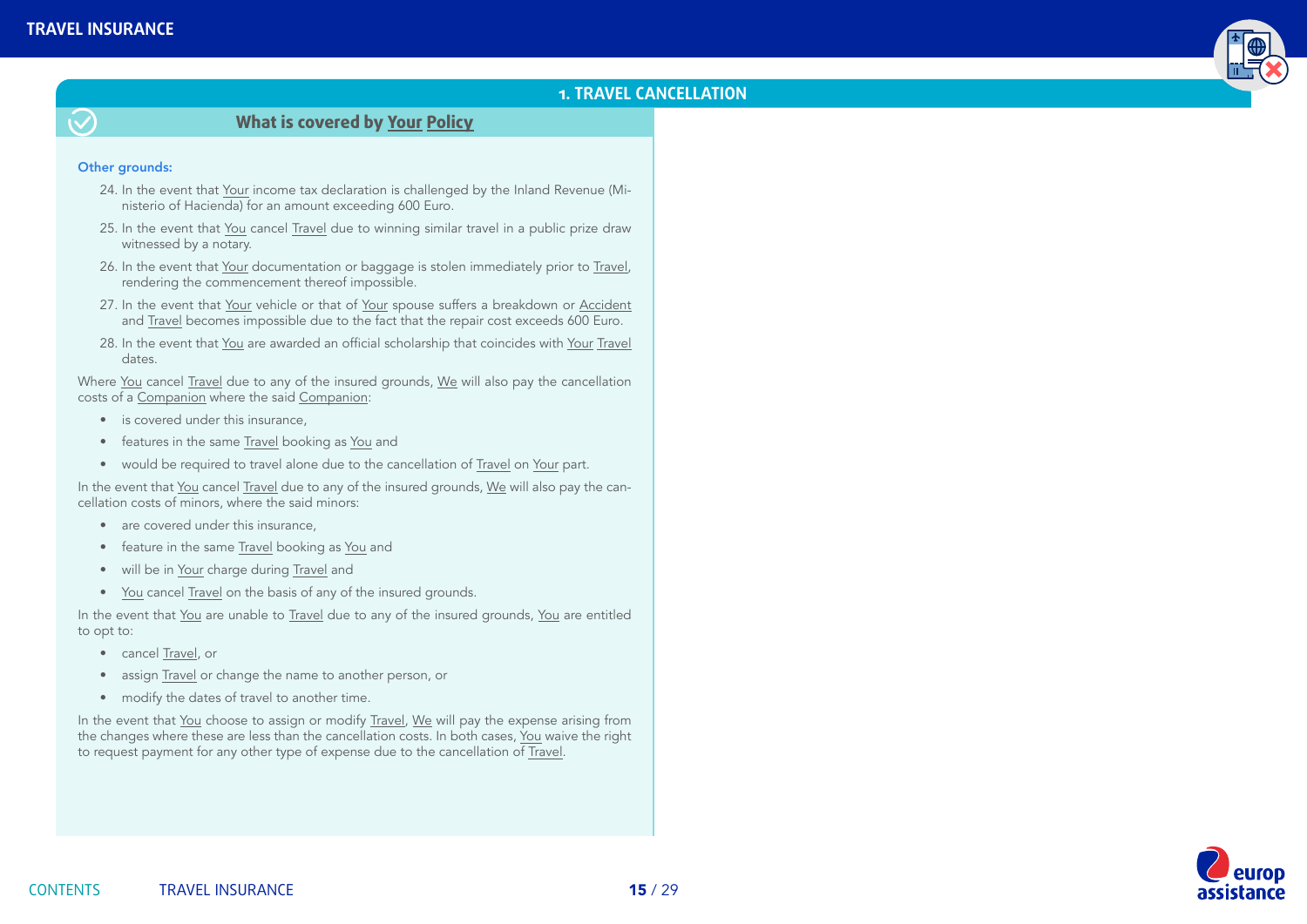

# **1. TRAVEL CANCELLATION Procedures in the event of [Insured Loss](#page-8-0)**

### What [You](#page-8-0) are required to do prior to and during your claim for the reimbursement of expenses:

[You](#page-8-0) are required to notify the cancellation of [Travel](#page-9-0) to the travel agency, tour operator or provider of the transport service and/or accommodation as soon as [You](#page-8-0) become aware of this.

In the event of failure to perform the aforementioned, this provision will cease to be applicable.

### **CANCELLATION COSTS**

https://ea.eclaims.europ-assistance.com

Access the web page and register.

Once [You](#page-8-0) have done this, [You](#page-8-0) will be able to create [Your](#page-8-0) claim for indemnity or the payment of expenses and track the status thereof.



#### **Documentation that [You](#page-8-0) are required to provide us:**

- Justifying statement issued and stamped by a recognised third-party indicating the cause rendering the continuation of [Travel](#page-9-0) on the anticipated date impossible (for example: medical report issued by an intervening doctor or death certificate, fire service report, insurance company report…). [We](#page-8-0) consider a "third party" to consist of any person other than [You](#page-8-0) or an [Immediate Family](#page-8-0) Member, [Companion](#page-8-0) or employee of Yours.
- The justifying statement must feature the cause of travel cancellation and necessarily include the date on which this occurred (for example: hospitalisation, death, [Insured Loss](#page-8-0)…).
- Copy or photocopy of the invoice and/or proof of payment of [Travel](#page-9-0) to the provider.
- Copy of the invoice and/or receipts for payments made by [You](#page-8-0) corresponding to the expense of cancelling [Travel](#page-9-0). [We](#page-8-0) reserve the right to request the originals where [We](#page-8-0) consider this to be necessary.
- Any other document that [We](#page-8-0) require in order to process [Your](#page-8-0) case.

The expenses that [We](#page-8-0) pay will be those invoiced by [Your](#page-8-0) service provider pursuant to the proper application of the conditions of sale.

# **Important advice**

The expenses relating to the cancellation of [Travel](#page-9-0) must necessarily be justified by the documentation that [We](#page-8-0) request of [You.](#page-8-0)

### **Aclaración Importante**

In the event that the airline cancels [Your](#page-8-0) flight, [You](#page-8-0) are required to contact the airline or [Your](#page-8-0) travel agency or tour operator for indications on the manner to request the corresponding indemnity.

[Your](#page-8-0) insurance does not cover flight cancellation where the said cancellation is made by the airline and this is required to indemnify [You](#page-8-0).

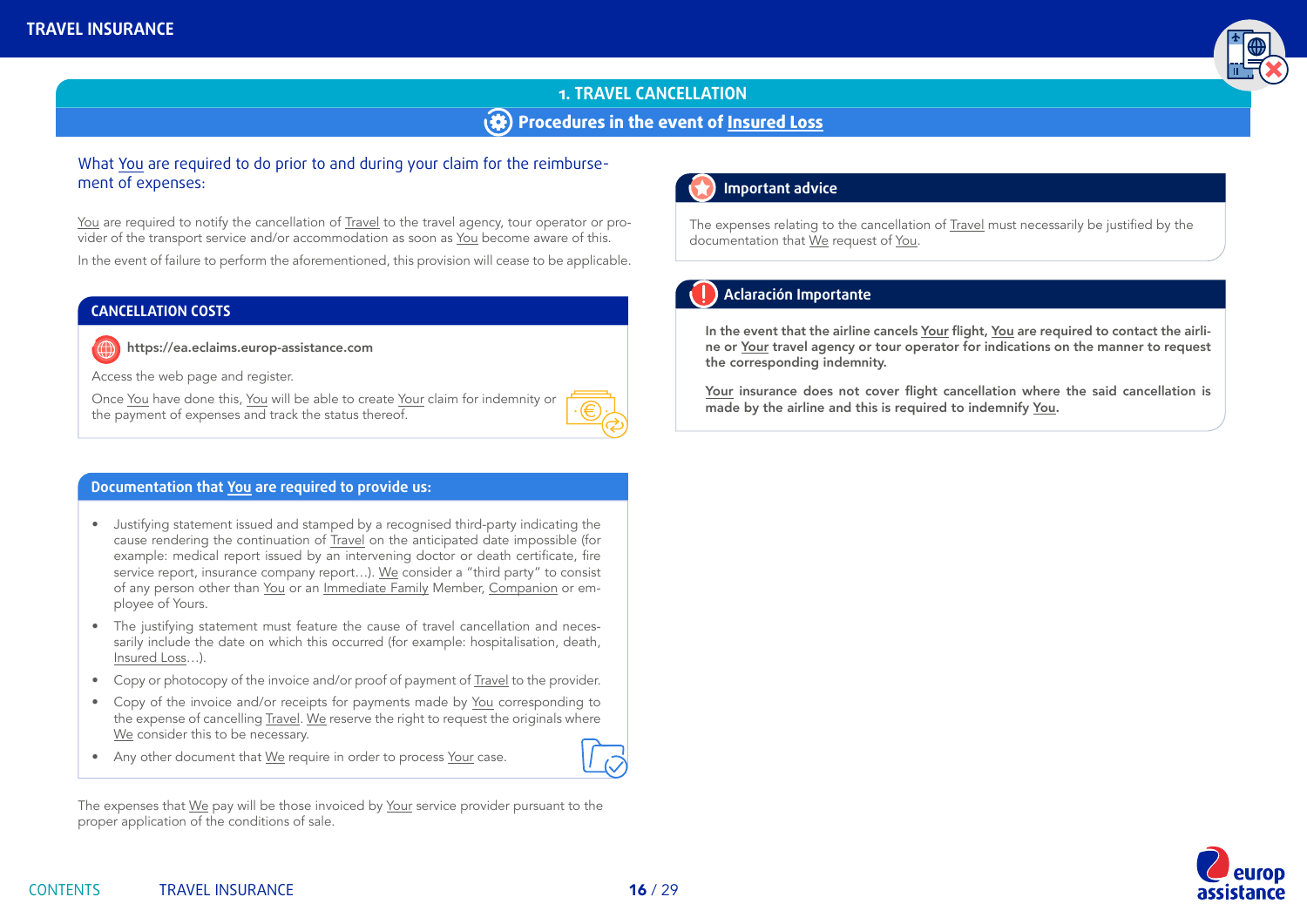

### **2. CURTAILMENT OF TRAVEL**

### **What is covered by [Your](#page-8-0) [Policy](#page-9-0) What is not covered by [Your](#page-8-0) [Policy](#page-9-0)**

<span id="page-16-0"></span>In the event that [You](#page-8-0) are required to interrupt [Travel](#page-9-0), [We](#page-8-0) will pay the expenses corresponding to temporary accommodation for the unused days of [Travel](#page-9-0) up to the limit corresponding to the policy type purchased.

In order to calculate the amount that [We](#page-8-0) are required to pay you, [We](#page-8-0) divide the total amount of the cost of accommodation by the number of nights purchased and persons. [We](#page-8-0) multiply the resulting amount by the number of nights not enjoyed by [You](#page-8-0).

The insured causes consist of:

- Death of:
	- [You](#page-8-0) or
	- an [Immediate Family](#page-8-0) Member.
- Bodily injury or [Serious Illness](#page-9-0) that entails hospitalisation and prevents continuation of [Travel.](#page-9-0)
- Bodily injury or [Serious Illness](#page-9-0) that entails the hospitalisation of an [Immediate Family](#page-8-0) Member.
- Severe damage to [Your](#page-8-0) residence (main or secondary) or professional premises (where [Your](#page-8-0) presence is essential). [We](#page-8-0) consider severe damage to consist of that caused by fire, explosion, [Theft](#page-9-0) or damage caused by the forces of nature.
- In the event that [You](#page-8-0) are dismissed from [Your](#page-8-0) employment. This dismissal must not be disciplinary.
- In the event that [You](#page-8-0) are forcibly transferred in [Your](#page-8-0) work, requiring a change of residence.
- Commencement of employment in a new company in which [You](#page-8-0) had not been engaged during the previous six months. In the event that [You](#page-8-0) are employed by a temporary employment agency, [We](#page-8-0) consider the companies in which [You](#page-8-0) have worked rather than the agency itself.
- In the event that [You](#page-8-0) are summoned to appear as a party, witness in court or as a jury member.

The covered causes must arise following commencement of [Travel](#page-9-0).

### **Important information**

The exclusions relating to this provision are indicated below.

[You](#page-8-0) are also required to consult the General Exclusions referring to all cover under the [Policy](#page-9-0).

This policy does not cover the costs arising from the booking of excursions, visits, entrance tickets or any other costs which are not exclusively related to transport and accommodation.

Unless expressly included in the corresponding cover, the damages, situations, expenses and consequences arising from the following are excluded from the insured provisions.

- Suicide, attempted suicide or self-harm on [Your](#page-8-0) part.
- [Epidemics;](#page-8-0) pandemics; infectious diseases that appear suddenly and spread rapidly through the population. [Quarantine](#page-9-0) periods derived from any of the aforementioned causes are likewise excluded.
- Illnesses caused by atmospheric pollution and/or contamination.
- Acts of reckless disregard or gross negligence; the expenses arising from criminal acts and [Your](#page-8-0) participation in wagers, challenges or disputes, other than in cases of legitimate self-defence and/or when [Your](#page-8-0) life is at risk.
- Any cause that leads to the necessary cancellation of [Travel](#page-9-0) that is not specifically stated as a covered cause in the corresponding article is expressly excluded.
- Cancellation of [Travel](#page-9-0) due to lack of a vaccine, inability to receive vaccination or follow the necessary medical treatment required for travel to certain countries.
- The lack of or failure to present necessary travel documents, such as passport, visa (other than an unexpected failure of the grant of visas without justification), tickets or expired ID cards.
- Any meteorological event that entails not undertaking the activities for which [Tra](#page-9-0)[vel](#page-9-0) is envisaged, excepting cover related to to the official declaration of a disaster area.
- Any cause that may not be demonstrated by means of documents that corroborate the motive for the cancellation of [Travel](#page-9-0), the course or activity.
- Cancellation due to any Illness that is not serious in nature, other than those expressly covered.

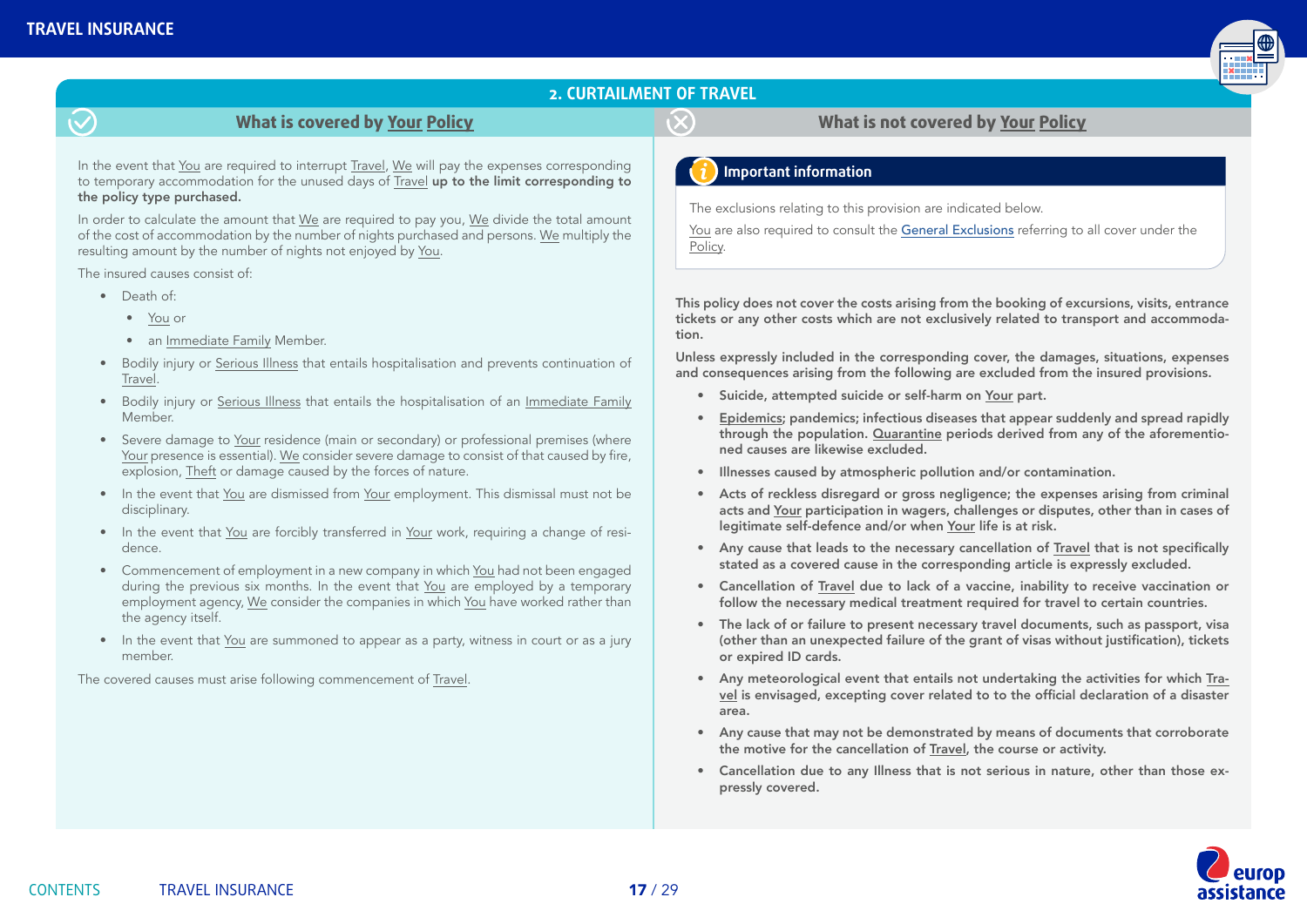# **2. CURTAILMENT OF TRAVEL Procedures in the event of [Insured Loss](#page-8-0)**

### What [You](#page-8-0) should do prior to and during a request for assistance:

[You](#page-8-0) are required to notify the curtailment of [Travel](#page-9-0) to the travel agency, operator or provider of the transport service and accommodation as soon as [You](#page-8-0) become aware of this.

In the event of failure to perform the aforementioned, this provision shall cease to be applicable.

#### **TRAVEL CURTAILMENT COSTS**

https://ea.eclaims.europ-assistance.com

Access the web page and register.

Once [You](#page-8-0) have performed this, [You](#page-8-0) will be able to create [Your](#page-8-0) claim for indemnity or payment of expenditure and track the progress thereof.

#### **Documentation that [You](#page-8-0) are required to provide us:**

- Justifying statement issued and stamped by a recognised third-party indicating the cause rendering the continuation of [Travel](#page-9-0) impossible (for example: medical report issued by an intervening doctor or death certificate, fire service report, insurance company report…). [We](#page-8-0) consider a "third party" to consist of any person other than [You](#page-8-0) or an [Immediate Family](#page-8-0) Member, [Companion](#page-8-0) or employee of Yours. The justifying statement must feature the cause of travel curtailment and necessarily include the date on which this occurred (for example: hospitalisation, death, [Insured Loss](#page-8-0)…).
- Copy of the invoice and/or proof of payment of [Travel](#page-9-0) to the provider. [We](#page-8-0) reserve the right to request the originals where [We](#page-8-0) consider this to be necessary.
- Any other document that [We](#page-8-0) require in order to process [Your](#page-8-0) case.



## **Important advice**

The expenses must necessarily be justified by the documentation required by [Us.](#page-8-0)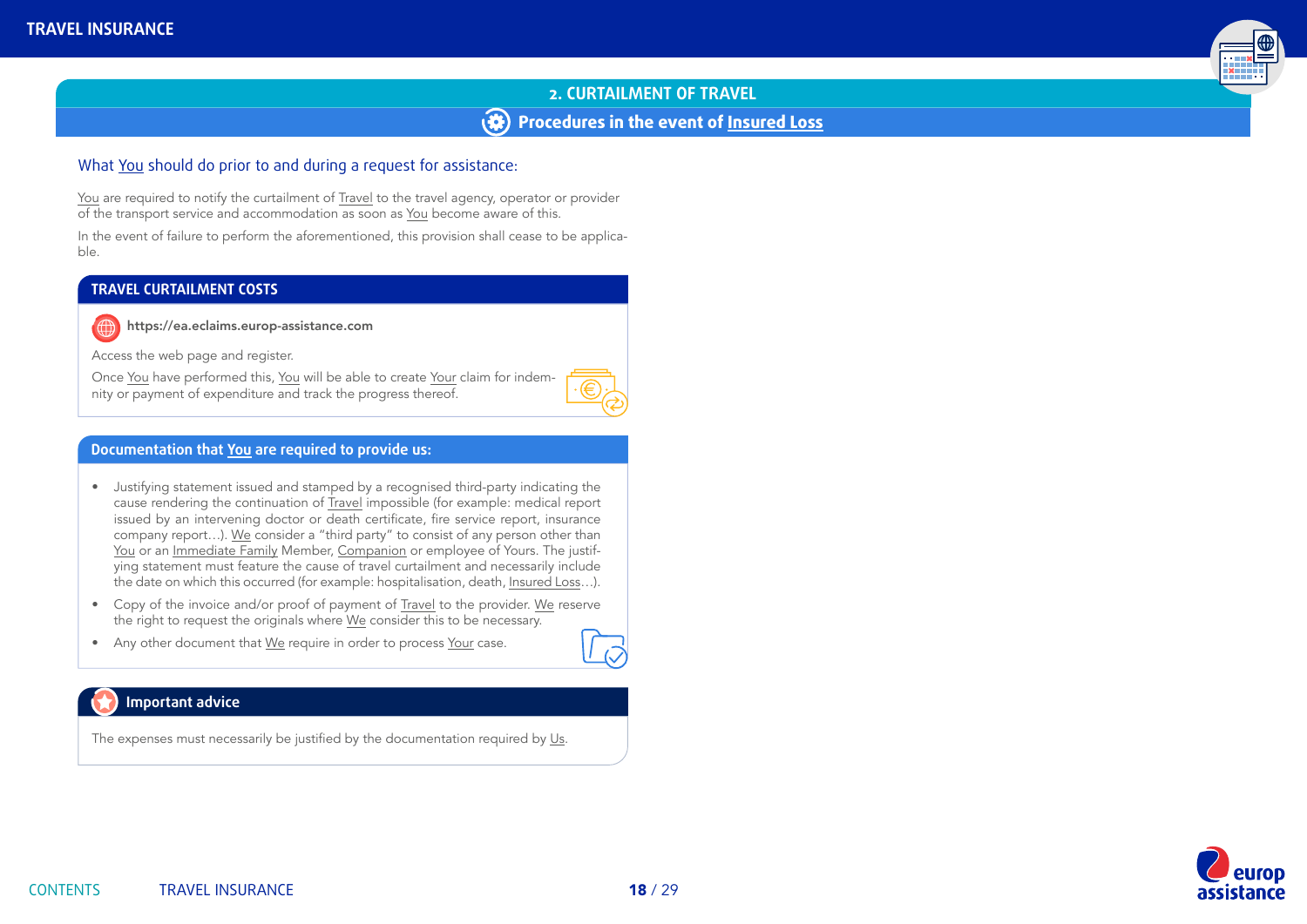<span id="page-18-0"></span>

[You](#page-8-0) will not be covered under this [Policy](#page-9-0) in the event that [You](#page-8-0) travel to a country, region or area for which the government of [Your](#page-8-0) country of residence has issued a recommendation not to travel or solely to travel where essential.

Unless expressly included in the corresponding cover, the damages, situations, expenses and consequences arising from the following are excluded from the insured provisions.

- 1. Events occurring prior to the entry into force of the [Policy](#page-9-0).
- 2. Fraudulent Acts on the Part of the [Insured Person](#page-8-0), [Policyholder](#page-9-0) and/or beneficiaries of the [Policy.](#page-9-0)
- 3. Pre-existing or chronic illnesses, injuries or conditions suffered by [You](#page-8-0) prior to the purchase of the [Policy](#page-9-0) and that manifest:
	- prior to the commencement of [Travel](#page-9-0) and require cancellation as a result or
	- during the course of [Travel](#page-9-0) and which require medical assistance as a result thereof.
- 4. Mental illness, preventative medical check-ups, heat treatment, cosmetic surgery and those cases in which the purpose of [Travel](#page-9-0) is medical treatment or surgical intervention, alternative and complementary medical treatments (homoeopathy, etc.), the expenditure derived from physiotherapy and/or rehabilitation as well as related items.
- 5. Suicide, attempted suicide or self-harm on [Your](#page-8-0) part.
- 6. [Epidemics;](#page-8-0) pandemics; infectious diseases that appear suddenly and spread rapidly through the population. [Quarantine](#page-9-0) periods derived from any of the aforementioned causes are likewise excluded.
- 7. Illnesses caused by atmospheric pollution and/or contamination.
- 8. Illnesses and accidents derived from the consumption of alcoholic beverages, narcotics, drugs or medication, other than that which has been prescribed by a doctor.
- 9. The diagnosis, follow-up and treatment of pregnancy, the voluntary interruption thereof and the birth process are also excluded, unless involving a situation where emergency care is required and always prior to the 26th week of gestation.
- 10. The medical transfer of the sick or injured when the condition is caused by disorders or injuries that may be treated "in situ".
- 11. Voluntary refusal, delay or anticipation on your part of the medical transfer proposed by us and agreed with our medical service.
- 12. The cost of spectacles and contact lenses, as well as the acquisition, implantation-substitution, removal and/or repair of prostheses (prostheses being understood as any element that substitutes or reinstates the functionality of an organ or part of the body), anatomical parts, osteosynthetic material and orthopaedic material, the cost of which exceeds 100 Euro.
- 13. Endodontic work, cosmetic reconstructions of previous work, dentures, veneers and dental implants.
- 14. In the event of the cancellation of [Travel](#page-9-0), any illness that is not serious in nature is excluded, other than those expressly covered.
- 15. The reimbursement of medical, surgical and pharmaceutical expenses is specifically excluded where the value of this is less than 50 Euro.
- 16. Mountain, cave, sea or desert rescue.
- 17. Acts of reckless disregard or gross negligence; the expenses arising from criminal acts and [Your](#page-8-0) participation in wagers, challenges or disputes, other than in cases of legitimate self-defence and/or when [Your](#page-8-0) life is at risk.
- 18. The consequences derived from driving vehicles over non-standard roads or roads that are inappropriate for traffic.
- 19. [Your](#page-8-0) participation as a professional in any sporting activity.
- 20. Any consequences arising from the practice of winter sports.
- 21. The performance of any sporting activity and/or adventure activity, either professionally or in receipt of remuneration (including training). These activities are also excluded in the event that the [Insured Person](#page-8-0) participates in official or federated competitions.

The amateur performance of the following is also excluded:

- Driving of motor vehicles in races or rallies
- Boxing, weightlifting, wrestling (all classes), martial arts
- Mountaineering of any type, access to glaciers, caving, rafting, bungee jumping, hydro speed, gorge walking
- Watersports, subaquatic sports and diving
- Hunting
- Horse riding
- Airborne sports in general. (such as parachuting, hang gliding, ballooning, free flight, unpowered flight or similar)
- Bullfighting and any participation in shows involving bulls;

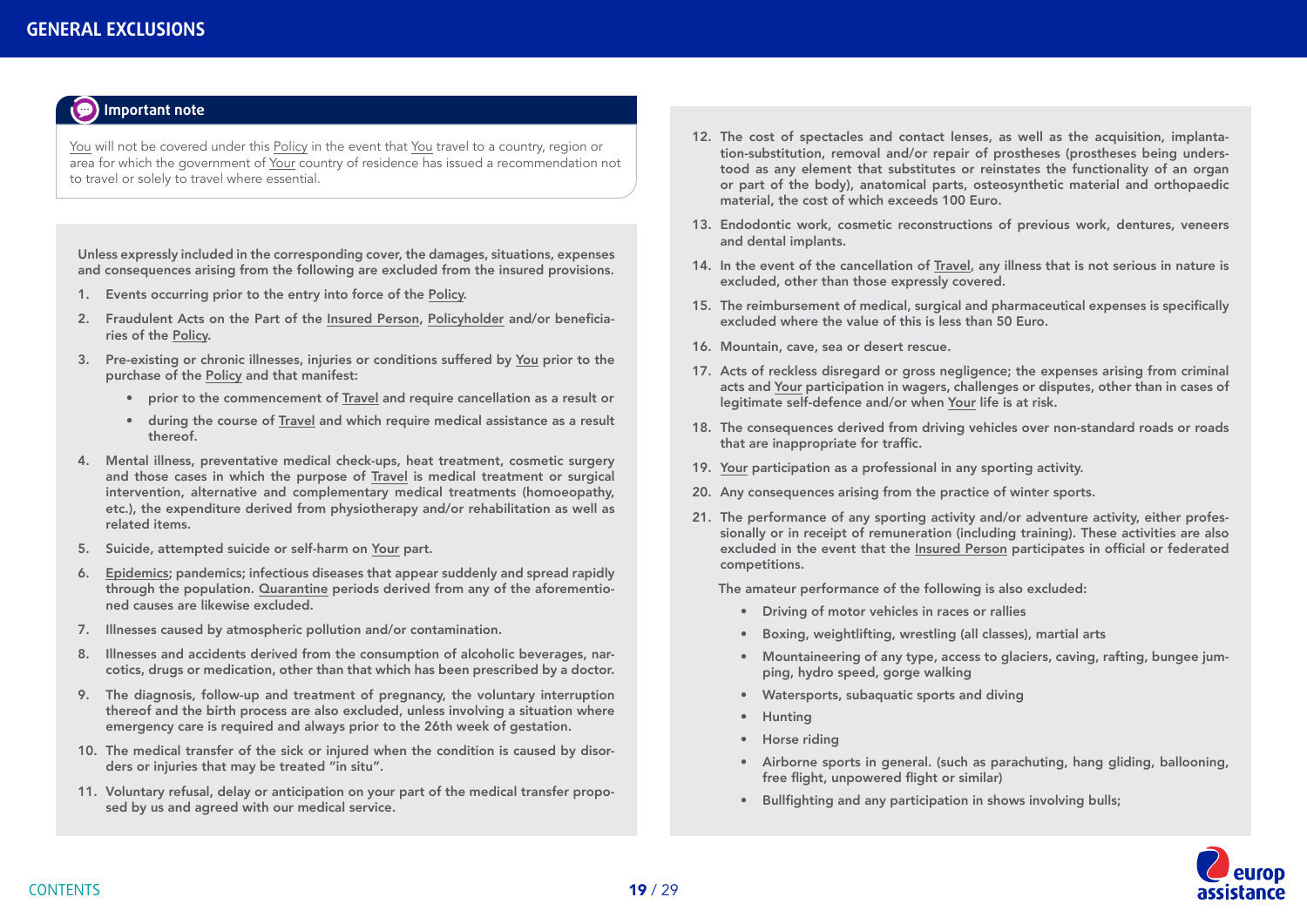### **GENERAL EXCLUSIONS**

Any sports or recreational activities that are clearly dangerous or high risk are, in general terms, excluded.

- 22. Petty [Theft](#page-9-0) or misplacement, money, jewellery, documents, and the [Theft](#page-9-0) of baggage or personal items kept in vehicles or tents.
- 23. [We](#page-8-0) will not indemnify separately the parts comprising an item or the accessories thereof
- 24. The damages occasioned by the loss or [Theft](#page-9-0) of the aforementioned valuables or their inappropriate use by a third party are not indemnified.
- 25. The reimbursement of the expense of the issue of a passport is excluded in the event of a failure to submit a justifying statement issued by the consulate of the country where the loss occurred.
- 26. Overbooking, other than where stipulated in the cover for "[Travel](#page-9-0) delay due to overbooking in air transport".
- 27. Indemnity for delays occurring to non-scheduled flights is excluded.
- 28. Any event that is a consequence of [Your](#page-8-0) not having checked in at the departure point where this is required.
- 29. Any cause that leads to the necessary cancellation of [Travel](#page-9-0) that is not specifically stated as a covered cause in the corresponding article is expressly excluded.
- 30. Cancellation of [Travel](#page-9-0) due to lack of a vaccine, inability to receive vaccination or follow the necessary medical treatment required for travel to certain countries.
- 31. The lack of or failure to present necessary travel documents, such as passport, visa (other than an unexpected failure of the grant of visas without justification), tickets or expired ID cards.
- 32. Any meteorological event that entails not undertaking the activities for which [Tra](#page-9-0)[vel](#page-9-0) is envisaged, excepting cover related to to the official declaration of a disaster area.
- 33. Any cause that may not be demonstrated by means of documents that corroborate the motive for the cancellation of [Travel,](#page-9-0) the course or activity.
- 34. Cancellation due to any Illness that is not serious in nature, other than those expressly covered.
- 35. Wars, demonstrations, insurrections, acts of [Terrorism](#page-9-0), [Sabotage](#page-9-0), and Strikes, whether officially declared or otherwise.
- 36. The transmutation of the atomic nucleus, as well as radiation caused by the artificial acceleration of atomic particles.
- 37. Telluric movements, flooding, volcanic eruptions and, in general, those elements that are caused by the release of the forces of nature. Whatever other phenomena of a catastrophic or extraordinary nature which, as a result of size and seriousness, are classified as catastrophic or disastrous.
- 38. [Your](#page-8-0) wish not travel or in the event that [You](#page-8-0) are not enjoying [Travel](#page-9-0).
- 39. Any person that does not feature as a [Insured Person](#page-8-0) in the [Policy](#page-9-0).
- 40. Breach of the laws or regulations in force at the time of the insured loss.

### **Important Clarification**

The purpose of this [Policy](#page-9-0) is solely to cover the insured persons. Verify that all of the persons travelling have insurance that covers their needs.

This includes those cases in which [You](#page-8-0) have paid additional costs. For example, [You](#page-8-0) have paid [Your](#page-8-0) accommodation costs and those of another person who is not insured. In the event that [We](#page-8-0) are required to pay these expenses, We shall solely pay those corresponding to [You.](#page-8-0)

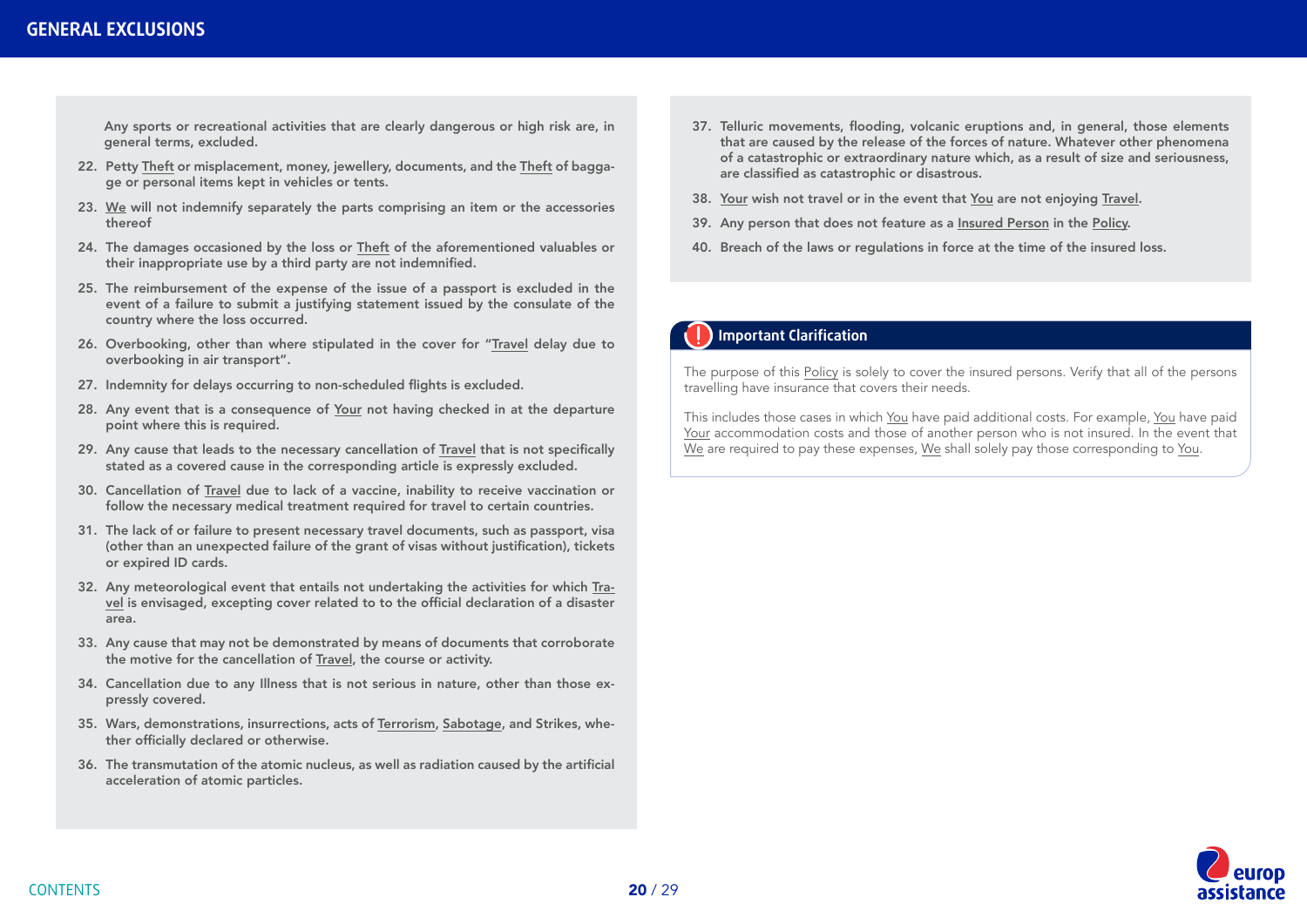#### <span id="page-20-0"></span>PAYMENT OF THE POLICY

#### Payment of the premium

The [Policyholder](#page-9-0) is obliged to pay the premium at the moment at which the policy is formalised.

Payment of the premium is also be valid in the event that it is made through an insurance broker or agent on behalf of the [Policyholder.](#page-9-0)

In any event, where the premium has not been paid prior to the occurrence of the [Insured Loss,](#page-8-0) [We](#page-8-0) remain free of any liability on [Our](#page-8-0) part.

### NON-PAYMENT OF THE POLICY

#### Non-payment of the premium

In the event of the non-payment of the premium, the cover will not enter into force and [We](#page-8-0) are entitled to:

- demand payment:
- cancel the [Policy](#page-9-0) with immediate effect;
- refuse the payment of any Claim of Yours that is pending;
- Send the details of the [Policy](#page-9-0) to [Our](#page-8-0) collection agencies in order that they recover the money on [Our](#page-8-0) behalf and register the pending debt.

### CANCELLATION RIGHTS

#### [Our](#page-8-0) right to cancel the [Policy](#page-9-0)

[We](#page-8-0) reserve the right to cancel the [Policy](#page-9-0) or [Your](#page-8-0) adherence thereto under any of the following circumstances:

- 1. In the event that [You](#page-8-0) make a fraudulent assistance, indemnity or reimbursement claim.
- 2. In the event that [You](#page-8-0) are or have been implicated in illegal or criminal activities.
- 3. In the event that [Your](#page-8-0) behaviour towards [Our](#page-8-0) employees or service providers, or the language used with them, is considered threatening or offensive.
- 4. In the event that the [Policyholder](#page-9-0) does do not pay the premium.
- 5. In the event that [You](#page-8-0) intentionally act fraudulently.

The premium will not be reimbursed under any of the foregoing circumstances.

#### Right to cancel the [Policy](#page-9-0)

The [Policyholder](#page-9-0) is entitled to request the cancellation of the policy prior to the entry into force thereof.

Once the policy has entered into force, the cancellation thereof is solely be permitted in the event that:

- The insured term exceeds 30 days and
- Cancellation takes place during the first 14 days as of the date of commencement of the policy.

In the event that [You](#page-8-0) request the cancellation of the [Policy](#page-9-0) as indicated, upon the acceptance of [Your](#page-8-0) request the [Policy](#page-9-0) will be cancelled on the date on which the said request was made.

In this case, the [Policyholder](#page-9-0) is entitled to the reimbursement by [Us](#page-8-0) of the premium or unused proportional part thereof.

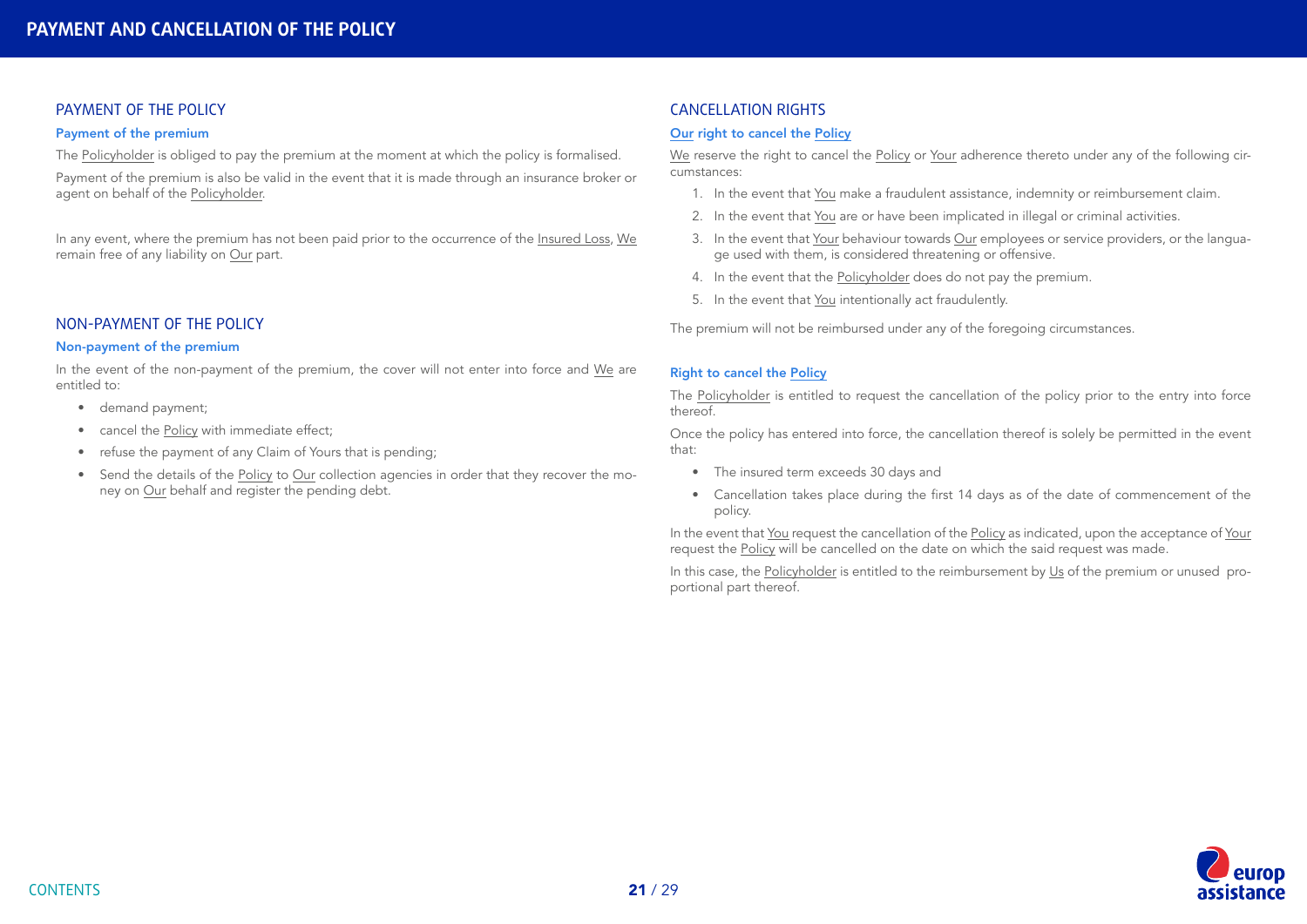<span id="page-21-0"></span>[We](#page-8-0) wish to offer you the best possible service. Nevertheless, in the event that you are not satisfied, we provide a Complaints Service, the Regulations of which may be consulted on the website. www. europ-assistance.esThis complies with regulations concerning transparency and customer protection.

Policyholders, insured parties, beneficiaries, aggrieved third parties or assignees of any of the aforementioned may present complaints in the section "Customer Protection" of the website or in writing to the Complaints Service:

### **COMPLAINTS SERVICE**



EUROP ASSISTANCE Complaints Service C/ Orense, 4 – Pl. 14 - 28020 MADRID

### What do [You](#page-8-0) need to provide when contacting [Us](#page-8-0)?

- Name, full address, telephone number and e-mail address (where applicable)
- The [Policy](#page-9-0) or case number
- The reason for [Your](#page-8-0) complaint.
- Copy of any pertinent documentation

#### How will [We](#page-8-0) attend to [Your](#page-8-0) complaint?

[We](#page-8-0) undertake to

- Acknowledge receipt of [Your](#page-8-0) complaint at the earliest opportunity;
- Carry out the necessary investigations;
- Resolve [Your](#page-8-0) complaint within the legally stipulated time frame;
- Use the information contained in [Your](#page-8-0) complaint in order to improve [Our](#page-8-0) services.

### And if you remain unsatisfied?

In the event that [You](#page-8-0) are unsatisfied with [Our](#page-8-0) final response, [You](#page-8-0) may direct this to the Complaints Service of the General Directorate of Insurance and Pension Funds (Dirección General de Seguros y Fondos de Pensiones).

The contact details are:

### **DIRECCIÓN GENERAL DE SEGUROS Y FONDO DE PENSIONES**



https://www.dgsfp.mineco.es/reclamaciones/

DIRECCIÓN GENERAL DE SEGUROS Y FONDO DE PENSIONES Paseo de la Castellana, 44 28046 MADRID



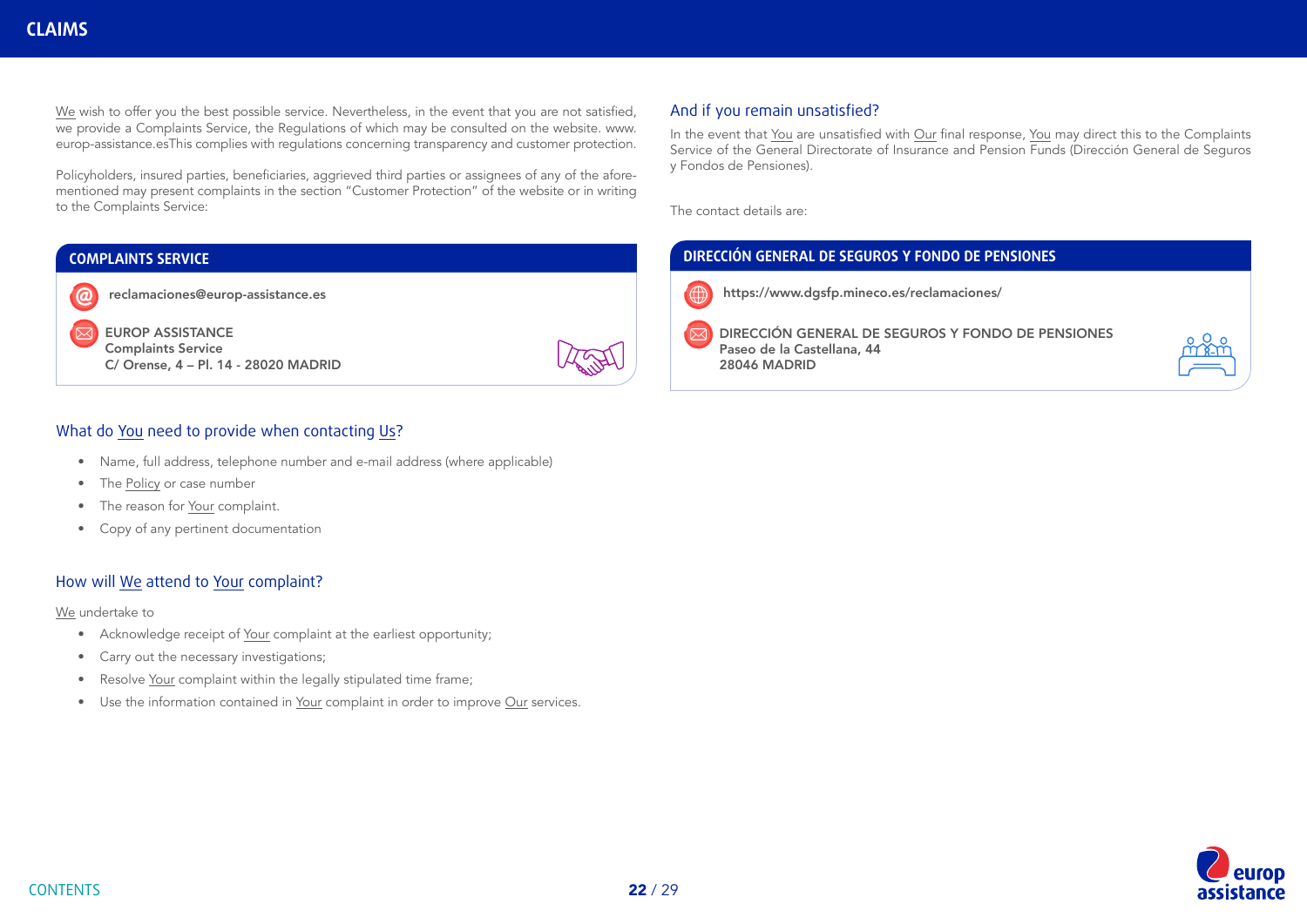### <span id="page-22-0"></span>Legislation and governing law

For the purposes of this [Policy,](#page-9-0) [You](#page-8-0) as the [Insured Person](#page-8-0) and [We](#page-8-0) as [Insurer](#page-8-0) are governed by Spanish legislation and jurisdiction.

A judge having jurisdiction at [Your](#page-8-0) [Usual Place of Residence](#page-9-0) will acknowledge the entitlements pursuant to the [Policy.](#page-9-0)

#### Governance

[We,](#page-8-0) Europ Assistance, S.A., Sucursal en España, with registered address at C/ Orense, 4, Planta 14, 28020 Madrid, assume the contractually agreed risk; Europ Assistance is authorised and regulated by the Autorité de Contrôle Prudentiel et de Résolution (ACPR) with registered office at 4, Place de Budapest, CS , 75436 Paris Cedex 09, France and by the General Directorate of Insurance and Pension Funds (Directorate General for Insurance and Pension Funds) of the Spanish Economy Ministry with regard to market practices.



**rop** 

assistance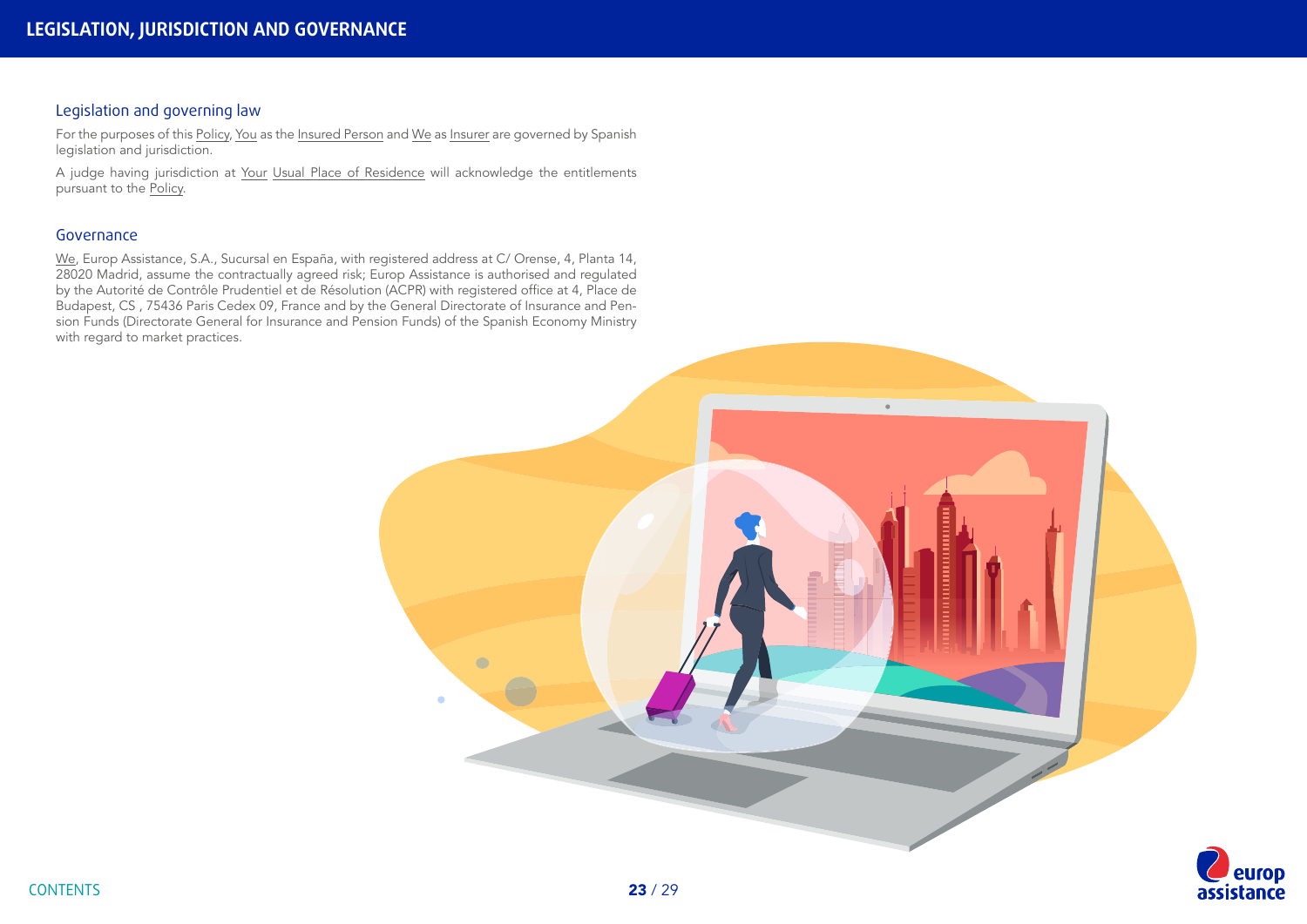#### <span id="page-23-0"></span>WHO IS THE DATA CONTROLLER?

Europ Assistance, S.A., Sucursal en España (hereinafter, the "Insurer") Tax ID: W-2504100-E Registered Office: Calle Orense, 4, 28020 Madrid.

### WHAT IS THE PURPOSE OF THE PROCESSING OF YOUR PERSONAL DATA?

The processing is mixed in nature (automated and manual) and undertaken for the following purposes:

- To carry out the performance and fulfilment of the contractual relationship arising from the policy.
- Performance of sales and marketing actions for other products and services of the Insurer.
- Creation of customer satisfaction surveys.
- Preparation, drafting and production of the documentation relating to the insurance.
- Performance of necessary evaluations following the occurrence of a claim or an event covered by the policy subscribed.
- Undertaking of any duty that is legally required or contractually agreed.
- Performance of actions aimed at preventing, detecting or pursuing fraud.

#### WHAT IS THE LEGITIMATE BASIS OF THE PROCESSING?

- Performance of the contract between the Insurance [Policyholder,](#page-9-0) the insured persons and/ or beneficiaries and the Insurer.
- Legitimate Interest.
- Legal Duty.

#### WHO ARE THE RECIPIENTS OF YOUR DATA?

- The companies belonging to the Insurer´s Group, in order to manage the contractual relationship held with you.
- The bank of the Insurer and the companies of its Group, along with the bank of the data subject in order to effect the direct debit order in accordance with regulations in force.
- The entities that act as insurance brokers or distributors for the management of the insurance policies processed thereby.
- The service providers chosen by the Insurance Company, the intervention of whom is necessary for the management of the assistance covered under the policy.
- The Commission for the Prevention of Money Laundering and Monetary Offences (SEP-BLAC), in order to comply with legally established requirements.
- The General Directorate of Insurance and Pension Funds, in accordance with the legally established provisions.
- The tax authorities competent in this area, pursuant to compliance of strictly legal and fiscal purposes.
- The Public Authorities with regard to the competencies attributed thereto.
- In the case of insurance cover in the event of death, the General Register of Wills and Testaments, managed by the General Directorate of Registers and Notaries, pursuant to applicable regulations on these matters.

#### SALES AND MARKETING COMMUNICATIONS

Pursuant to the stipulations of article 21.2 of Act 34/2002, dated July 11, on information society and e-commerce services, it is notified that the Insurer is entitled to send to you information and advertising on products and services sold thereby and that are similar to those purchased. The interested party is entitled to object to the dispatch of electronic marketing messages at any time, by sending an e-mail indicating "COMMUNICATIONS OPT-OUT" in the subject line, to the following address: baja.cliente@europ-assistance.es

#### PROCESSING OF HEALTH DATA

The [Insurer](#page-8-0) notifies you that, for the management of claims arising from the policy and coverage included therein, it is necessary that personal data relating to your health be processed, whether this has been obtained by means of the health questionnaire or any other questionnaire that may in future be provided during the term of the contractual relationship or which the [Insurer](#page-8-0) may obtain from third parties (whether originating from public or private health centres or other health professionals, both national and international, from examinations or additional medical check-ups that may be required by the [Insurer](#page-8-0) or other public or private entities).

#### PROCESSING OF THIRD-PARTY DATA

In the event that data relating to third parties is provided, the contracting party in the policy is required to have obtained the prior authorisation thereof regarding the transfer of data to the [Insurer](#page-8-0) for the purposes agreed herein.

#### HOW LONG WILL THE DATA BE STORED?

The personal data that is provided will be stored as long as is necessary to comply with the purposes for which it was collected and in order to determine possible liabilities that may be derived from the said purposes.

Within this context, the criteria used by Europ Assistance S.A, Sucursal en España in order to set the data storage time frames are determined in accordance with the requirements set out in applicable legislation and regulations.

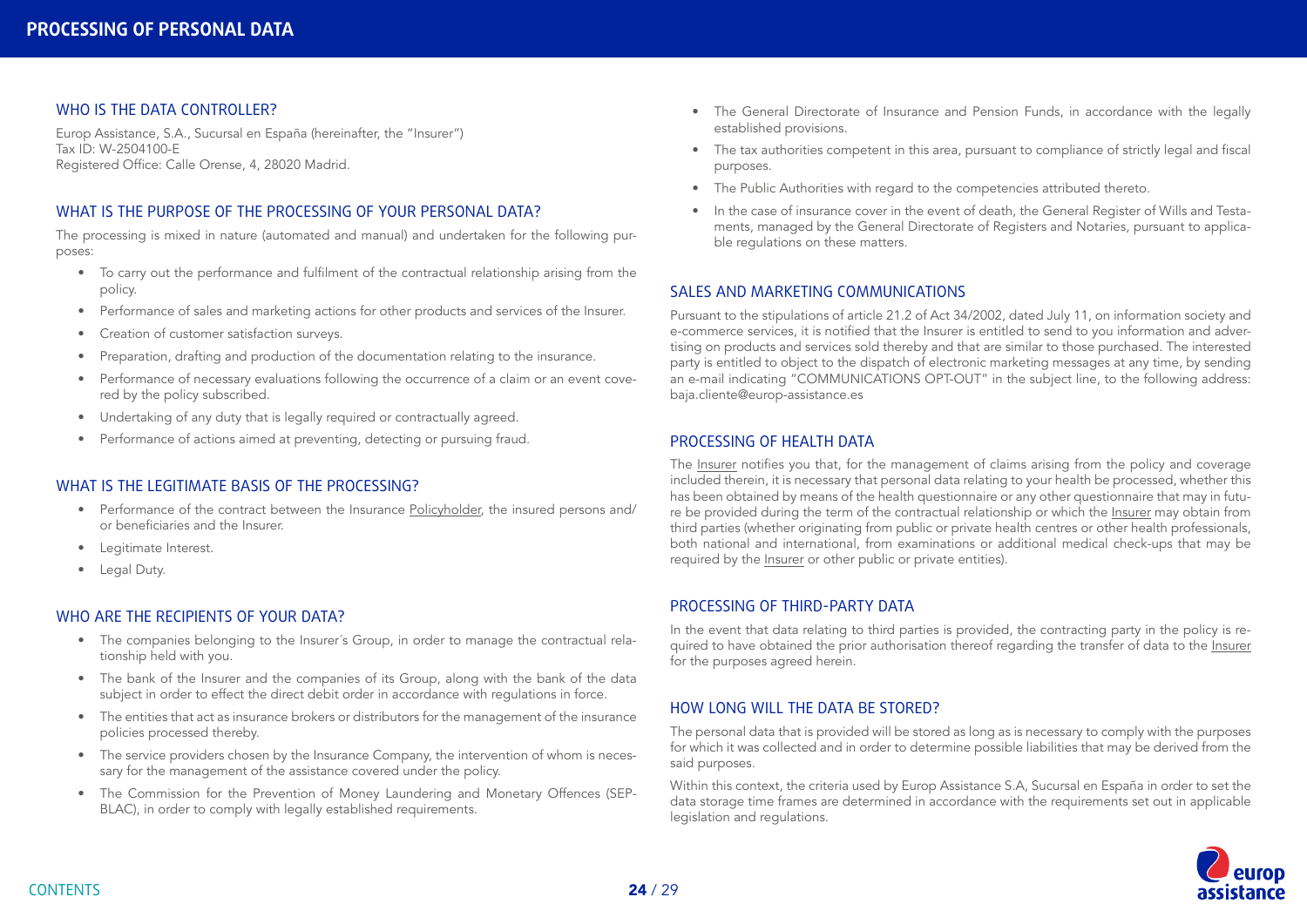In particular and where applicable, legislation regarding the Prevention of Money Laundering and Funding of Terrorism establishes a duty to store the data for a period of ten years, whereas trade regulations set out a period of six years as of the termination of the contract entered into between the parties.

#### EXERCISE OF RIGHTS

Users are entitled, at any time and free of charge, to write to the address indicated in the heading of this Privacy [Policy,](#page-9-0) or to the following email addressdelegadoprotdatos@europ-assistance.es, attaching a photocopy of the identity document thereof, in order to:

- Access their personal data and obtain confirmation regarding whether Europ Assistance S.A, Sucursal en España is processing the personal data of the user.
- To rectify imprecise or incomplete data.
- Request the deletion of their data where it is no longer necessary for the purposes for which it was collected, or object to the processing of the data.
- Ensure that Europ Assistance S.A, Sucursal en España limits the processing of the personal data to the purposes set out in regulations.
- To request the transferability of your data.
- Revoke, where applicable, the consent given.
- Procure human intervention, express a point of view and challenge individual automated decisions, including the creation of profiles, that lead to legal effects or significantly impact the data subject.

In the event that it is considered that the rights of the data subject under data protection regulations have not been respected, the data subject is likewise entitled to submit a complaint to the Spanish Data Protection Agency, the address of which is Calle Jorge Juan 6, 28001, Madrid.

In order to exercise this right, the interested party is entitled to contact the Data Protection Officer (DPO):

#### **In order to contact PERSONAL DATA PROTECTION**

delegadoprotdatos@europ-assistance.es

EUROP ASSISTANCE FAO: Data Protection Officer C/Orense, 4 - 28020 MADRID





 $\overline{\bowtie}$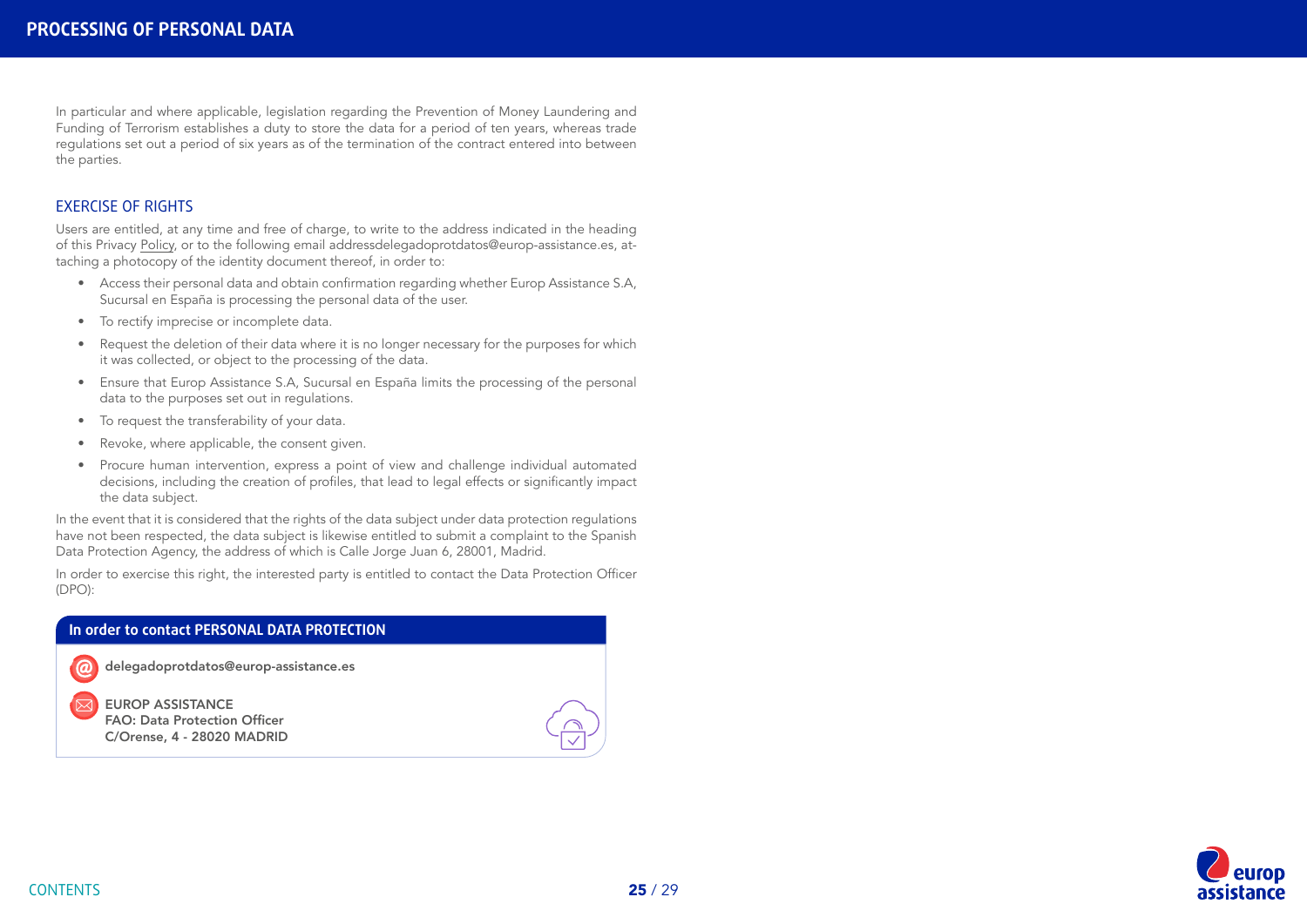<span id="page-25-0"></span>

| TRAVEL CANCELLATION                                         |                                      |  |  |
|-------------------------------------------------------------|--------------------------------------|--|--|
| <b>RISKS COVERED</b>                                        | <b>AMOUNTS INSURED PER PERSON</b>    |  |  |
| Prior cancellation of travel<br>Maximum indemnity per claim | up to the limit purchased<br>€30,000 |  |  |
| Curtailment of travel<br>2                                  | €1,000                               |  |  |

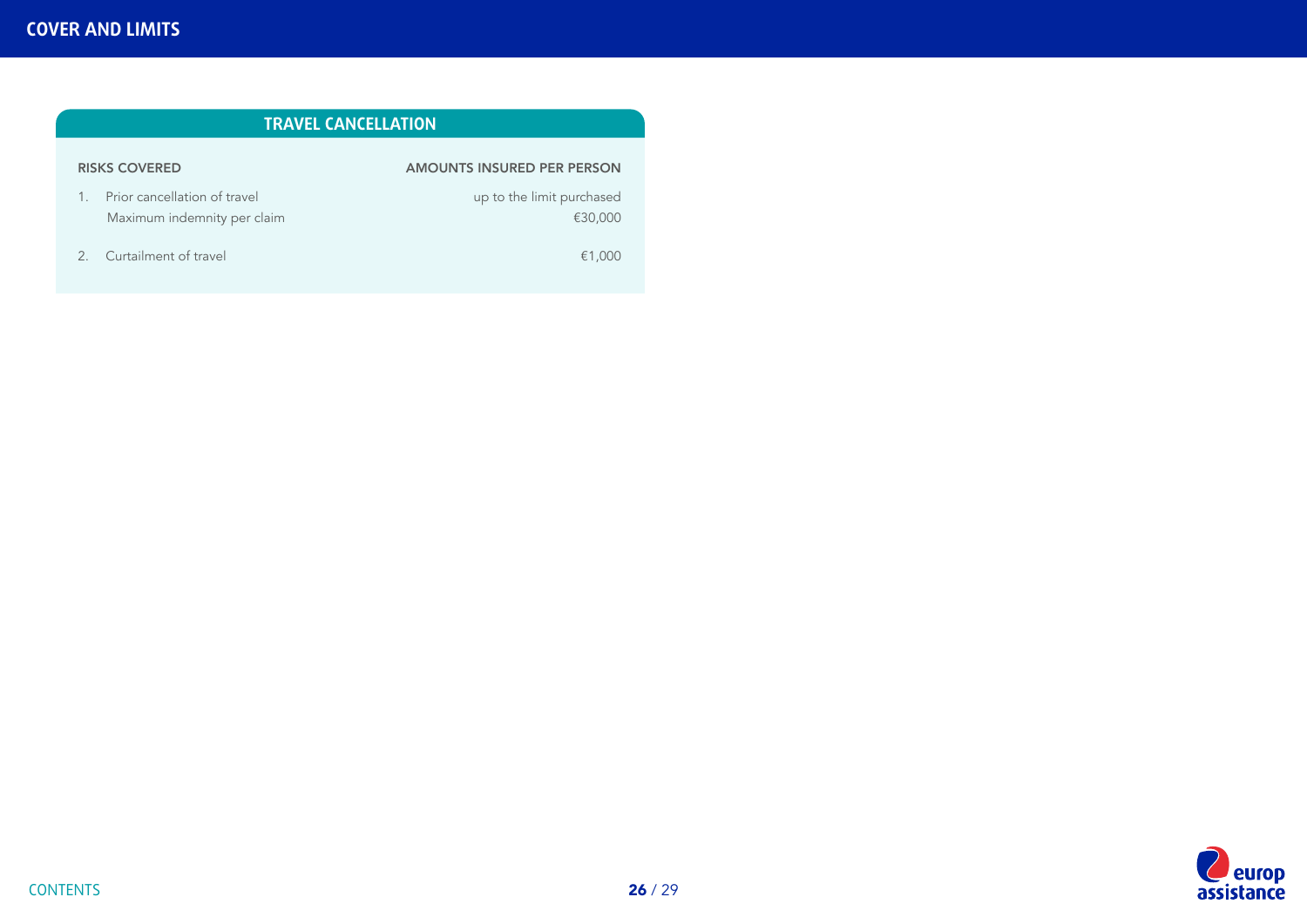#### ale ASS **TRAVEL INSURANCE** ÷ ä G  $40 - 19$  CO

### **ASSISTANCE**

<span id="page-26-0"></span>COVID-19 is an illness which we take into account like any other. Consequently, [Our](#page-8-0) Assistance cover includes cover for COVID-19 as being equivalent to any other illness.

However, the consequences of a restriction of movement (Confinement, border closings, State of Emergency, generalized quarantine, etc...) as a result of COVID pandemic will be excluded.

The maximum amount of expenditure we pay in each case is that indicated in accordance with the provisions in question for the policy type purchased.

| Medical / hospital assistance if You become ill with COVID-19<br>Return travel to Your Usual Place of Residence where You are not ill, though are<br>unable to return by the means initially envisaged as a result of a pandemic situation<br>Diagnostic test (PCR), to confirm infection by COVID-19, in the event that:<br>(closure of borders or airports, flight cancellations, etc.).<br>You display symptoms<br>$\bullet$<br>Extension of a hotel stay in the event that You are not ill, however the authorities<br>You do not display symptoms; however, a test is required by the hospital or medical<br>have ordered confinement or restricted mobility.                                                                                                                                                                                                                                                                                                                                                                                                                                                                                                                                                                                                | <b>Covered by Your Policy:</b>                                               |  |
|-------------------------------------------------------------------------------------------------------------------------------------------------------------------------------------------------------------------------------------------------------------------------------------------------------------------------------------------------------------------------------------------------------------------------------------------------------------------------------------------------------------------------------------------------------------------------------------------------------------------------------------------------------------------------------------------------------------------------------------------------------------------------------------------------------------------------------------------------------------------------------------------------------------------------------------------------------------------------------------------------------------------------------------------------------------------------------------------------------------------------------------------------------------------------------------------------------------------------------------------------------------------|------------------------------------------------------------------------------|--|
| Curtailment in the event that a member of Your Immediate Family is ill with<br>Return relocation to Your place of residence in the event that You are unable to return<br>COVID-19 and non-symptomatic or does not require hospitalisation.<br>as a result of having been ill due to COVID-19<br>• The cost of a diagnostic test (PCR):<br>Transfer of mortal remains in the event that You die as a result of COVID-19, provided<br>that no impediment exists in terms of legal or governmental restrictions or health mea-<br>• where You do not display any symptoms,<br>sures.<br>where this is not required in order to receive treatment for any other illness or<br>Extension of stay in a hotel / accommodation in the event that You are ill, but do not<br>an accident, or<br>require hospitalisation.<br>the authorities of the country where You are located request this following<br>quarantine due to COVID-19 or where You have recovered from the illness.<br>The aforementioned hotel stay must be prescribed by a doctor.<br>Curtailment in the event that a member of Your Immediate Family:<br>The resort / hotel where You are located is entirely put into lockdown.<br>Dies as a result of COVID-19 or<br>Is hospitalised due to COVID-19 | centre in order to carry out the treatment of another illness or an accident |  |

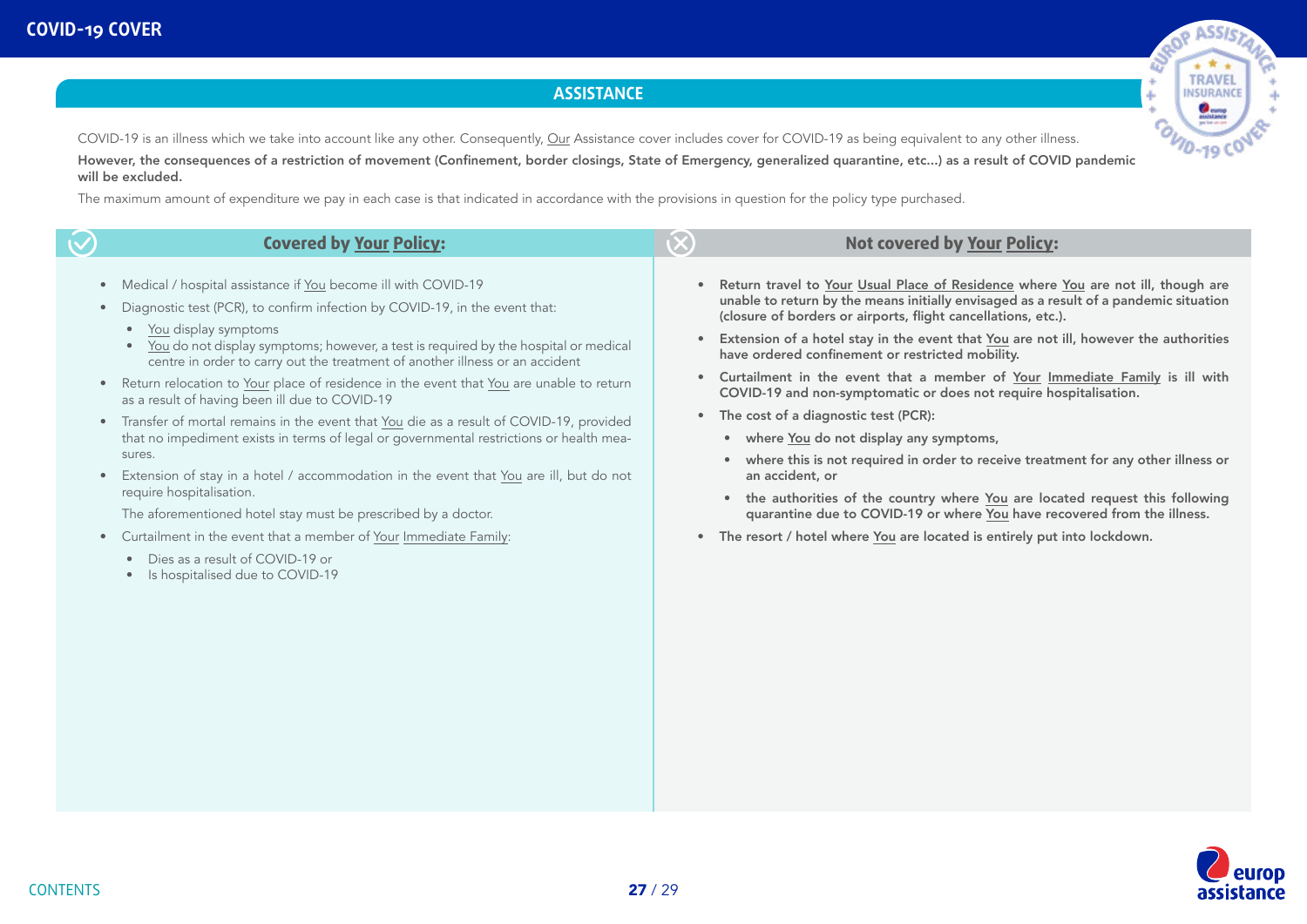### **CANCELLATION**

[We](#page-8-0) consider COVID-19 as being equivalent to any other illness. Consequently, our Cancellation cover includes COVID-19 cover as per any other illness.

<u>We</u> consider COVID-19 as being equivalent to any other illness. Consequently, our Cancellation cover includes COVID-19 cover as per any other illness.<br>However, the consequences of a restriction of movement (Confinement, will be excluded.

The maximum amount of Cancellation costs that [We](#page-8-0) pay in each case is that indicated in the policy type purchased.

|                                                                                         | <b>Covered by Your Policy:</b>                                                                                                                                                                                                                                                                                                                                                                                                                                                                                                                                                                                                                                                                                                                                                                                                                                                                                                                                                                                                                                                                                                                                                                                    |                        | <b>Not covered by Your Policy:</b>                                                                                                                                                                                                                                                                                                                                                                                                                                                                                                                                                                                                                                                                                                                                                                                                                                                                                                                                                                                                                                                                                                                                                            |
|-----------------------------------------------------------------------------------------|-------------------------------------------------------------------------------------------------------------------------------------------------------------------------------------------------------------------------------------------------------------------------------------------------------------------------------------------------------------------------------------------------------------------------------------------------------------------------------------------------------------------------------------------------------------------------------------------------------------------------------------------------------------------------------------------------------------------------------------------------------------------------------------------------------------------------------------------------------------------------------------------------------------------------------------------------------------------------------------------------------------------------------------------------------------------------------------------------------------------------------------------------------------------------------------------------------------------|------------------------|-----------------------------------------------------------------------------------------------------------------------------------------------------------------------------------------------------------------------------------------------------------------------------------------------------------------------------------------------------------------------------------------------------------------------------------------------------------------------------------------------------------------------------------------------------------------------------------------------------------------------------------------------------------------------------------------------------------------------------------------------------------------------------------------------------------------------------------------------------------------------------------------------------------------------------------------------------------------------------------------------------------------------------------------------------------------------------------------------------------------------------------------------------------------------------------------------|
| $\bullet$<br>$\bullet$<br>$\bullet$<br>$\bullet$<br>$\bullet$<br>$\bullet$<br>$\bullet$ | In the event that You or an immediate family of yours dies as a consequence of COVID-19<br>between the purchase of the insurance and the date on which Travel commences.<br>In the event that You become ill with COVID-19 during a period of two weeks prior to<br>beginning Travel and do not require hospitalisation.<br>In the event that You become ill with COVID-19 and are hospitalised within a period of<br>four weeks prior to commencing Travel.<br>In the event that You or Your Companion are in medical Quarantine as a consequence<br>of suffering COVID-19 on the date on which Travel commences. The aforementioned<br>Quarantine must be prescribed by a doctor.<br>In the event that a member of Your Immediate Family is hospitalised due to COVID-19<br>and this circumstance impedes travel on Your part.<br>In the event that You are denied boarding as a result of displaying fever or other symp-<br>toms. You are required to submit a positive test for COVID-19 performed on the same<br>day or following three days.<br>In the event that the authorities of Your country require Your presence or services as part<br>of the response to the situation brought about by COVID-19. | $\bullet$<br>$\bullet$ | In the event that You cancel Travel because the authorities at the point of origin<br>impose a lockdown or restrict mobility.<br>In the event that You become ill with COVID-19 and cancel Travel excessively in ad-<br>vance, without waiting to know whether You will be fit to travel on the anticipated<br>date.<br>In the event that You cancel Travel due to fear of travelling arising from the pan-<br>demic.<br>In the event that You cancel Travel because the destination country denies entry to<br>travellers arriving from other countries.<br>In the event that the authorities at the Travel destination order a lockdown or res-<br>trict mobility and this situation was known prior to the commencement of Travel.<br>In the event that You are denied boarding due to fever or other symptoms and:<br>. You do not submit a positive test for COVID-19 carried out on the same day or<br>following three days or<br>• the test that you submit is negative<br>In the event that the airline cancels flights prior to the commencement of or during<br>Travel.<br>In the event that the authorities close their airspace prior to the commencement<br>of or during Travel. |



ROP ASSI ß. **TRAVEL INSURANCE** ÷ ä